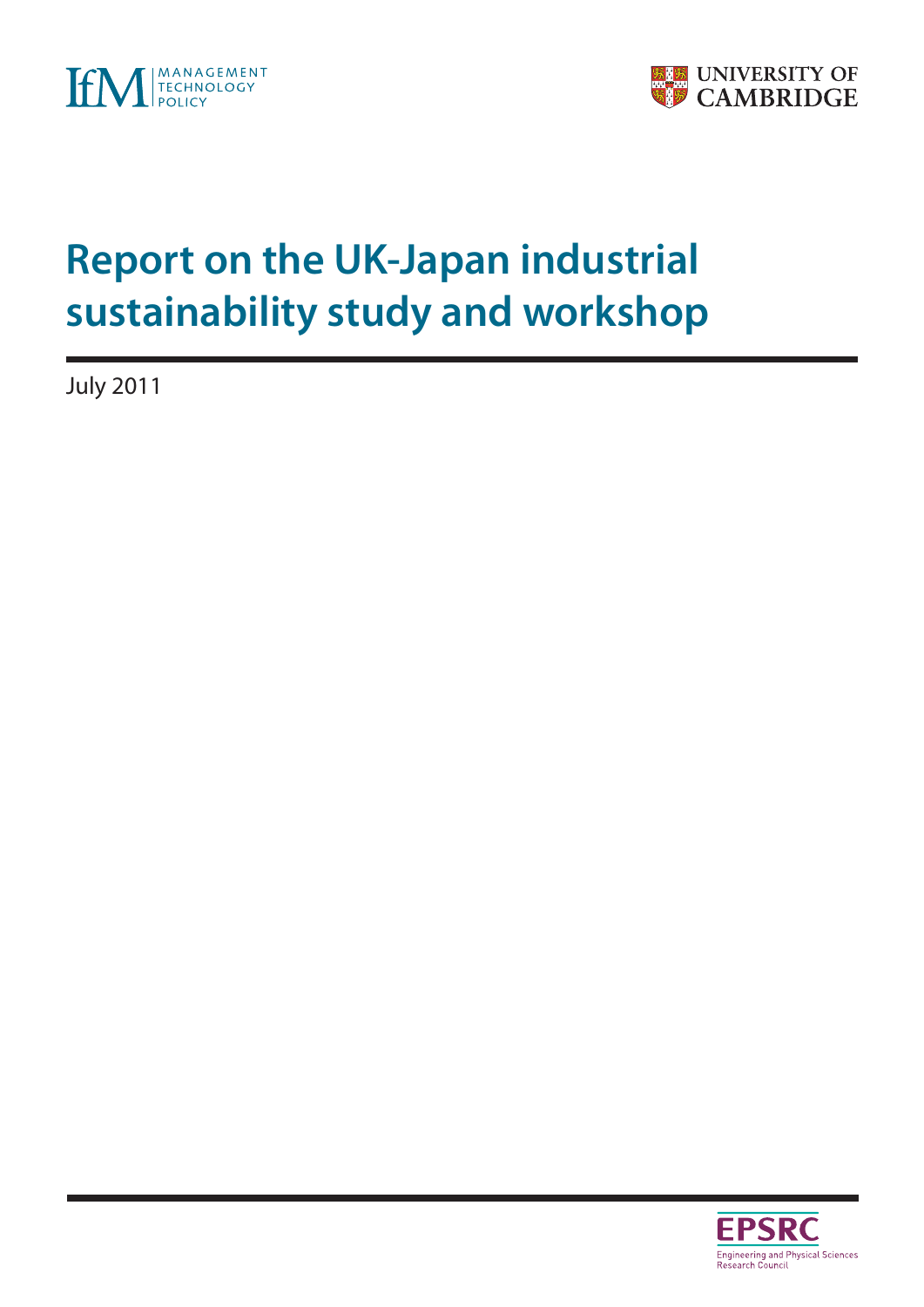### **Interim report on the UK-Japan industrial sustainability study and workshop**

ISBN 978-1-902564-16-2

 Institute for Manufacturing, July 2011. Published by the University of Cambridge Institute for Manufacturing, 17 Charles Babbage Road, Cambridge, CB3 0FS, UK.

This report and supplementary documents will be made available via the Institute for Manufacturing's website: www.ifm.eng.cam.ac.uk/sis/japan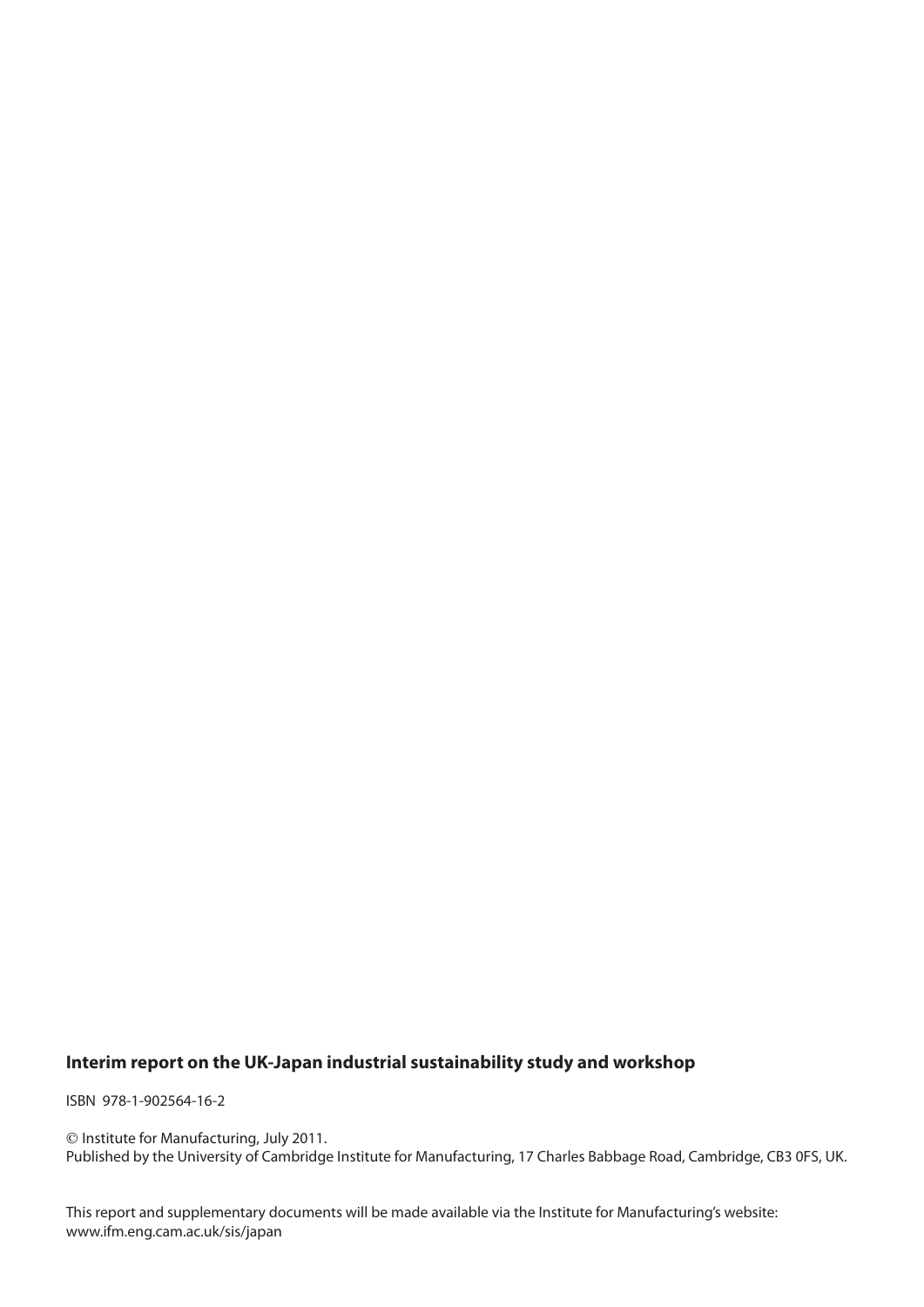## **Executive summary**

This report summarises the findings of an EPSRC sponsored study visit to Japan to explore research and industrial practice in industrial sustainability. The aims of the visit were to:

- share experience and expertise in the field of industrial sustainability
- • identify current best practices and industrial needs
- identify opportunities for collaborative projects between UK and Japan

The visiting team included UK academics with backgrounds in environment, sustainability and manufacturing as well as a senior officer from the Engineering and Physical Sciences Research Council (EPSRC).

The timing of the visit reflected growing UK interest in industrial sustainability particularly including the implications for manufacturing industries and the research which might be required to support the emerging industrial context. Japan was seen as having a long-standing and distinguished history of practical industrial efforts towards sustainable production as well as a lively academic community involving many of the leading universities. The visit drew upon a visit<sup>1</sup> by senior Japanese academics to the UK in June 2010 at the invitation of the Royal Academy of Engineering<sup>2</sup>.

The programme included visits to leading academic and research establishments, and a workshop/seminar involving many leading Japanese participants from the world of industrial sustainability.

The team made a number of observations about the development of the industrial sustainability field in Japan including:

- emphasis at the policy level on both societal and competitive aspects of sustainability
- strength of the engineering research base supporting industrial sustainability
- growing emphasis on systems approaches
- growing emphasis on system resilience as well as efficiency

The symposium/workshop identified strong enthusiasm for future collaboration based on a shared understanding of thesubject area and a broad agreement on the key technical issues. There was also some consensus on priority areas for the future including:

development of common languages, tools and standards: common languages would enable the sharing, and therefore comparison, of data between the two countries

<sup>1</sup> www.raeng.org.uk/international/activities/UK\_Japan\_Symposium\_Green\_Manufacturing\_Eco\_ innovation.htm

<sup>2</sup> www.raeng.org.uk/default.htm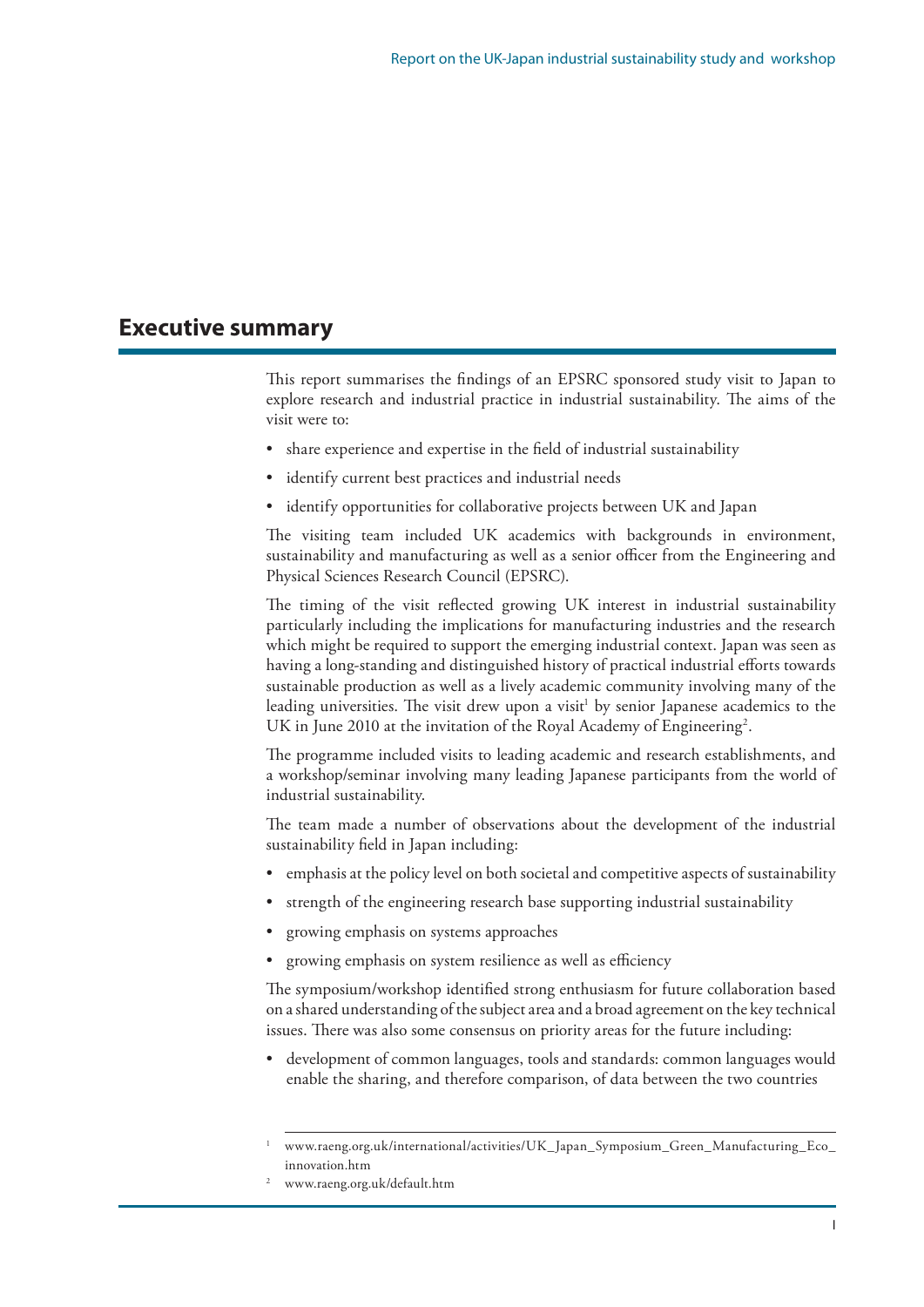- conducting research that is specifically designed to inform and influence policy development (where appropriate)
- • building international communities of expertise

A wide range of mechanisms was identified to help pursue these opportunities including: research placements (sabbatical, doctoral/post doctoral visits), research visits, university linking with sharing of resources and contacts, visiting professorships, international fora, joint projects (with research activity in both countries), joint projects (with separate and complementary activity in both countries), and study visits.

The formation of high-level bilateral discussions could provide a useful mechanism for coordinating such opportunities and marshalling large-scale joint activities – such as the development of common languages, tools and standards as well as helping to inform and influence the policy environment. The opportunity to make useful comparisons between the UK and Japanese approaches was emphasised (ranging from policy to practice and other instruments, such as voluntary agreements). There is ample scope however for mutually beneficial collaborations between individuals, research groups and faculties whether it be through researcher exchange, joint projects or the sharing of data.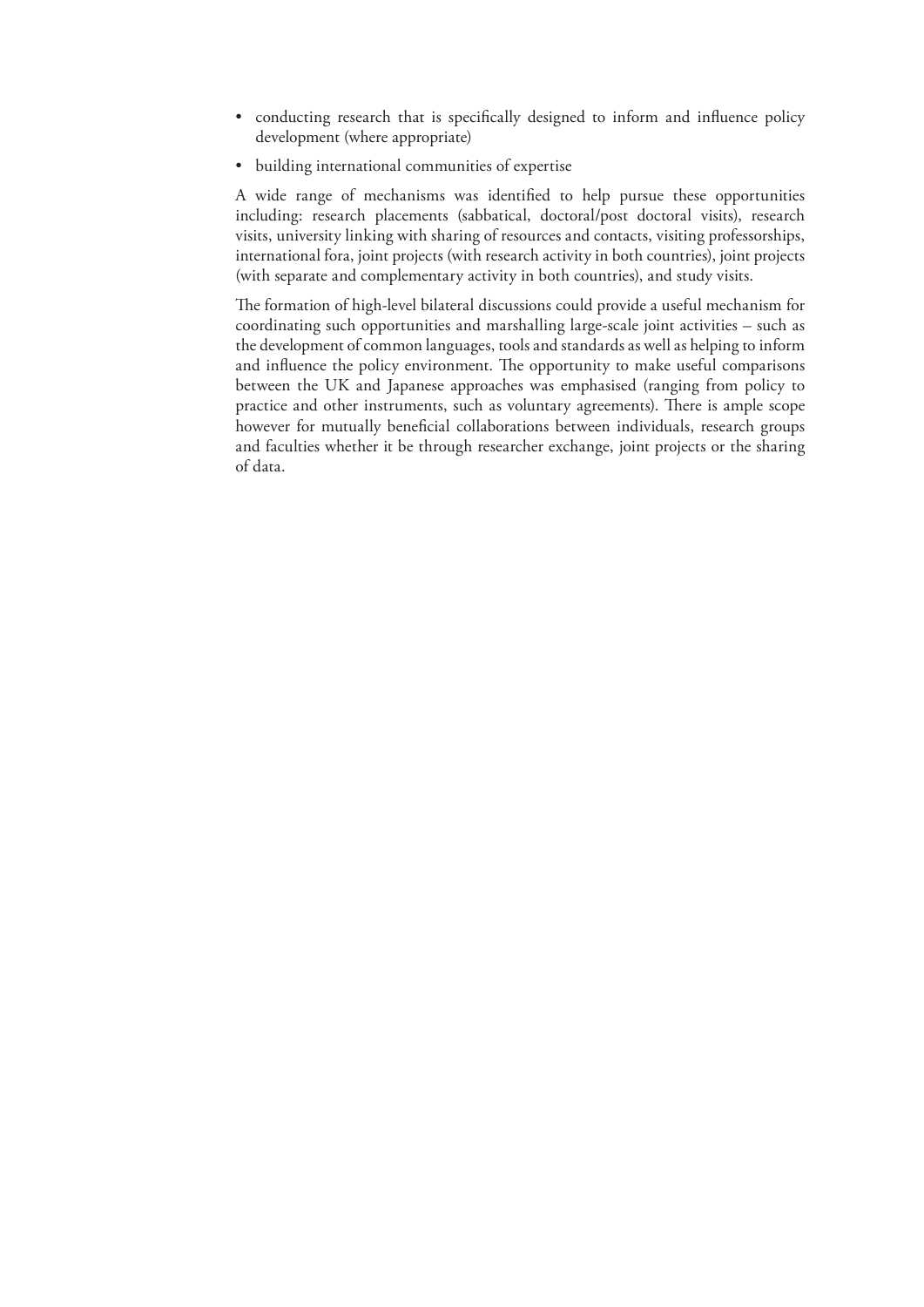# **Acknowledgements**

The group would like to thank the Embassy staff, particularly Mr Kevin Knappet, Ms Seiko Oya and Ms Ymiko Myoken for their help and support in the preparation and execution of this research trip. The group was presented with a rich programme of visits and a distinguished group of academics was assembled to participate in the workshop. Furthermore the seamless logistical operation that was arranged allowed the group to focus on the content of the programme and the unique and vibrant setting of Tokyo.

The group would also like to thank all those who hosted institutional visits and attended the workshop for their warm welcome and knowledgeable and energetic contributions.

Thanks are also due to Dr Eoin O'Sullivan of the Institute for Manufacturing who provided invaluable help, briefing in advance of the trip and support in the preparation of the report.

The authors gratefully acknowledge the support of the Engineering and Physical Sciences Research Council in funding this report (Grant No EP/I006591/1)

Since the groups' visit, Japan has been struck by an earthquake and subsequent Tsunami, devastating areas of the country and placing great strain on the people as a whole. We would like to express our condolences for the national and personal losses experienced, and also our support for the rebuilding programme that is currently underway. We hope that through this report and the associated materials and events, work may be triggered through which the UK research community can play a small part in building a prosperous and sustainable future for Japan.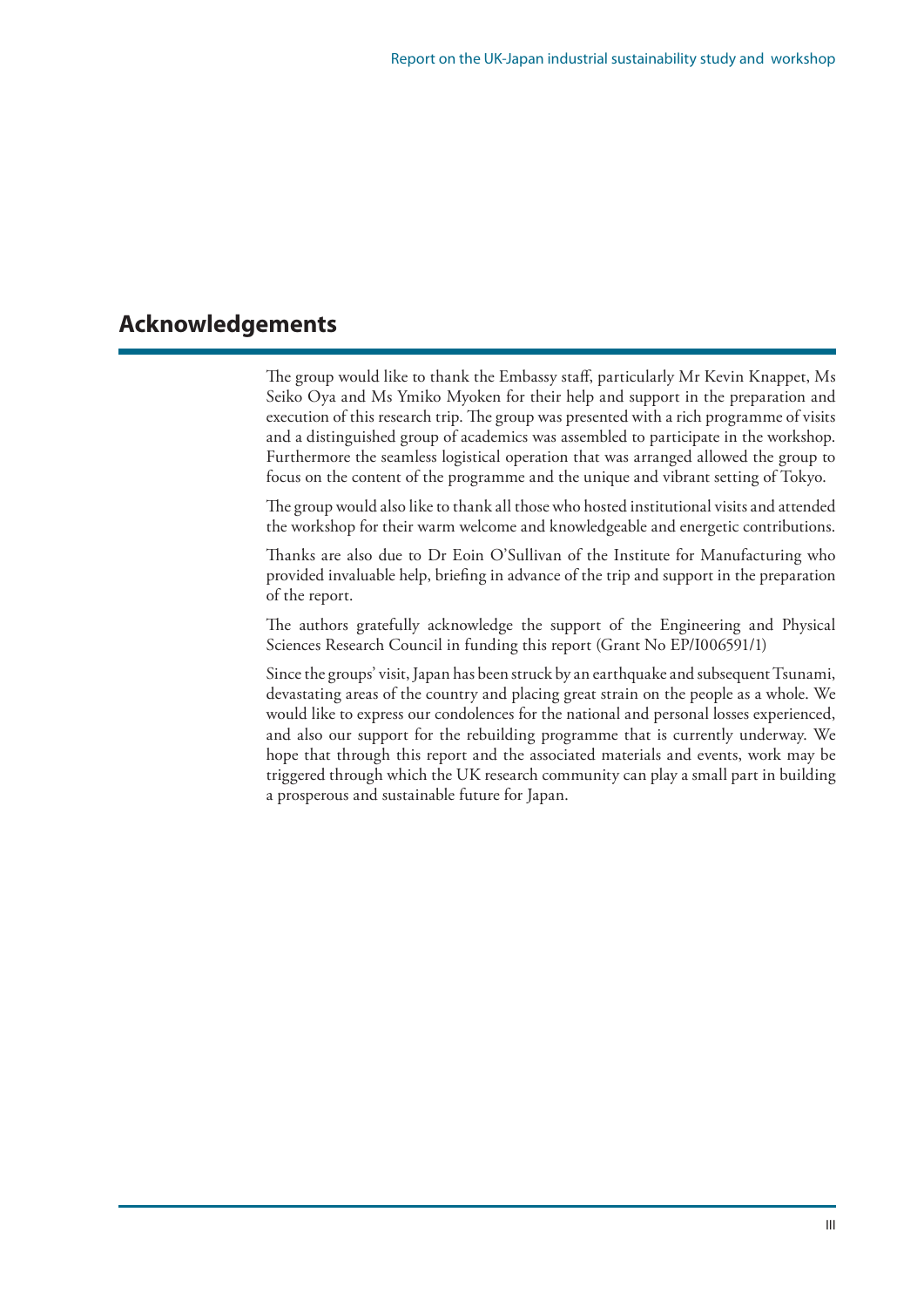# **Contents**

| <b>EXECUTIVE SUMMARY</b>                                           | i   |
|--------------------------------------------------------------------|-----|
| <b>ACKNOWLEDGEMENTS</b>                                            | iii |
| 1. CONTEXT                                                         | 6   |
| 2. INTRODUCTION                                                    | 7   |
| <b>3. INSTITUTIONAL VISITS</b>                                     | 8   |
| 3.1 Visit programme                                                | 8   |
| 3.2 Visit observations                                             | 9   |
| 3.2.1 Japan Science And Technology Agency                          | 8   |
| 3.2.2 Institute for Global Environmental Strategies                | 9   |
| 3.2.3 Waseda University                                            | 9   |
| 3.2.4 Graduate School of System Design Management, Keio University | 10  |
| 3.2.5 Institute of Industrial Science, University of Tokyo         | 10  |
| <b>4. WORKSHOP PROGRAMME</b>                                       | 12  |
| 4.1 Workshop discussions                                           | 13  |
| 4.1.1 Workshop Group 1                                             | 13  |
| 4.1.2 Workshop Group 2                                             | 13  |
| 4.1.3 Workshop Group 3                                             | 14  |
| 4.2 Closing thoughts and discussion                                | 15  |
| <b>5. GENERAL COMMENTS</b>                                         | 16  |
| 5.1 Terminology                                                    | 16  |
| 5.2 Industrial interaction                                         | 16  |
| 5.3 Multi-disciplinary                                             | 16  |
| 5.4 Technical prowess                                              | 17  |
| 5.5 Systems thinking                                               | 17  |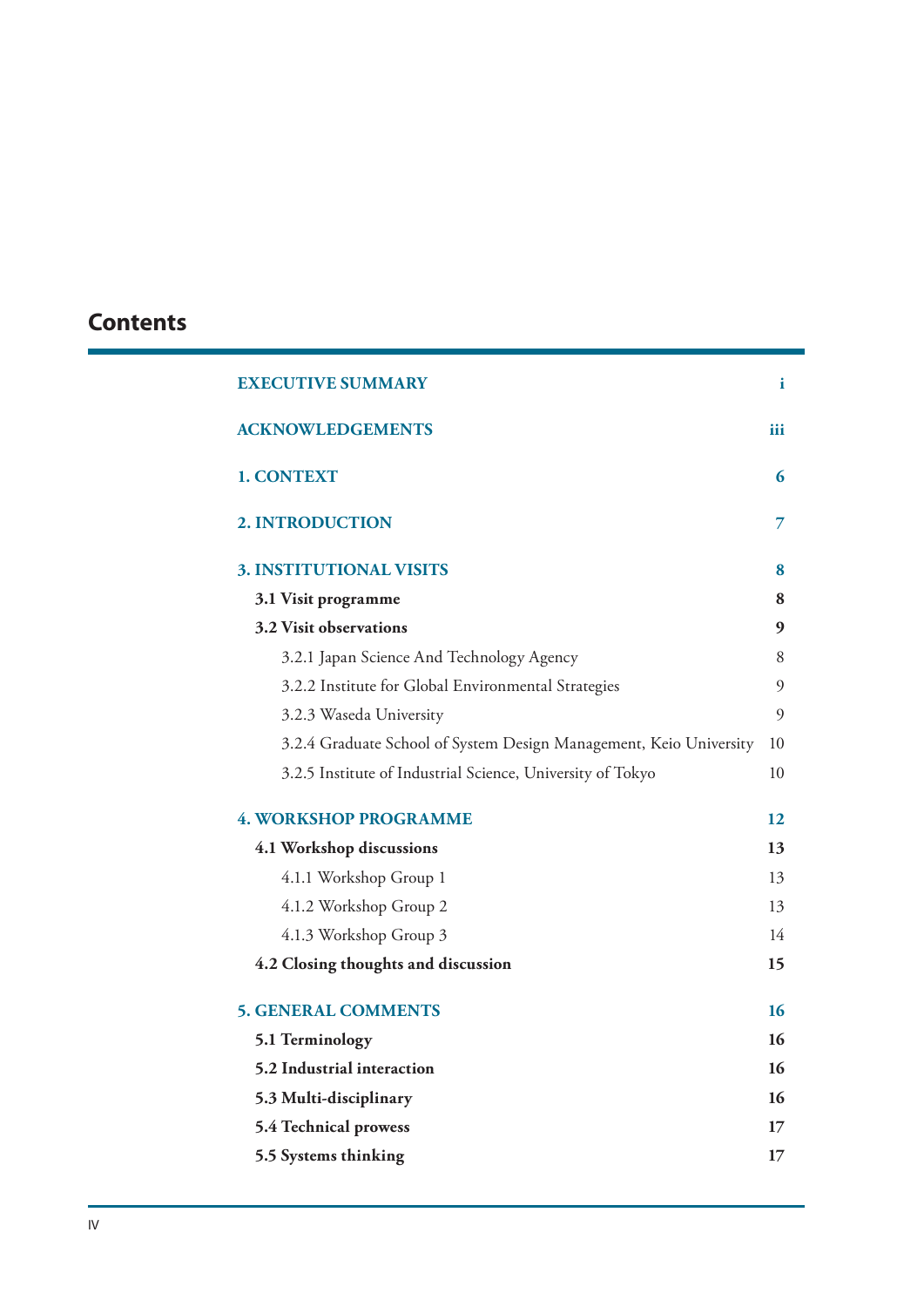| <b>6. CONCLUSIONS</b>                           | 18 |
|-------------------------------------------------|----|
| <b>6.1 Collaboration</b>                        | 18 |
| Case studies                                    | 18 |
| Complementary skills                            | 18 |
| Data sets                                       | 19 |
| Common interests                                | 19 |
| Education                                       | 19 |
| Sharing of research trajectories                | 19 |
| 6.2 Mechanisms for academic engagement          | 19 |
| 6.3 Research plans                              | 20 |
| 6.4 Industrial engagement                       | 20 |
| <b>7. APPENDIX</b>                              | 21 |
| 7.1 Delegation members and research links       | 21 |
| 7.2 Records from workshop groups                | 21 |
| Workshop Group 1                                | 21 |
| Workshop Group 2                                | 22 |
| Workshop Group 3                                | 23 |
| 7.3 Glossary, acronyms and additional resources | 24 |
| References                                      | 25 |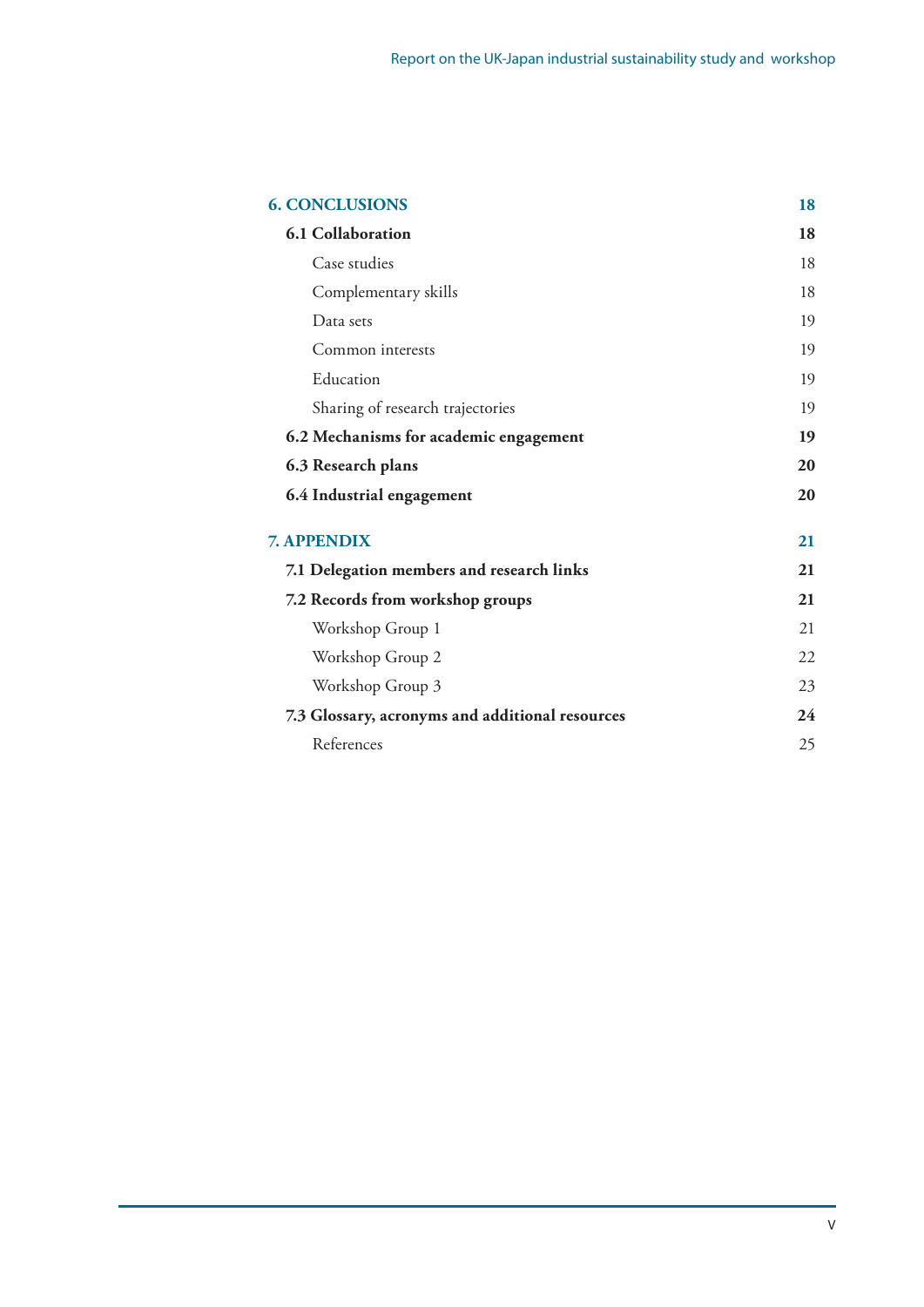## **1. Context**

There is now wide acceptance that climate change is necessitating a radical transformation to the way society operates. Much attention has been focused on understanding climate change itself (e.g. IPCC, 2007) and on the need for low carbon and renewable sources of energy (e.g. Mackay, 2008). However, this activity alone cannot help achieve the targets (e.g. UK Climate Change Act <sup>1</sup>), and objectives (e.g. Cancun<sup>2</sup>) that governments are setting to help mitigate the risks to society of severe climate change.

The industrial system contributes a significant portion of the anthropogenic emissions associated with climate change, and is also perceived to have other negative impacts on the environment at a global systems level (e.g. Rockström et al 2009) and local to production. Furthermore, issues of resource availability (water and materials) are also beginning to have an impact on the way aspects of the industrial system operates (e.g. Guthrie et. al. 2010, Gerst & Graedel, 2008 & REKTN, 2008).

The principles of sustainable development (Brundtland, 1987), demand that historic levels of consumption and emissions of industrialised nations cannot be permitted to stunt the economic development of those countries who have yet to benefit from the positive impacts industry can bring. Nor should the collective activities of all nations deny future generations the ability to meet their needs.

It is clear that the manufacturing and industrial system has a pivotal role to play in addressing these issues. We, the manufacturing research community, therefore need to develop knowledge that supports the transition from our current way of doing things, to what might be termed a sustainable industrial system.

Both Japan and the UK have companies at the forefront of sustainable industrial thinking and growing research groups in the field, as well as governments and related agencies who are addressing the issues through policy and funding mechanisms. Both countries have a long history of collaboration in manufacturing, it is therefore appropriate and timely to explore opportunities for collaboration in the evolution of the next generation of sustainable industrial systems.

http://www.legislation.gov.uk/ukpga/2008/27/contents

<sup>2</sup> http://cancun.unfccc.int/cancun-agreements/main-objectives-of-the-agreements/#c33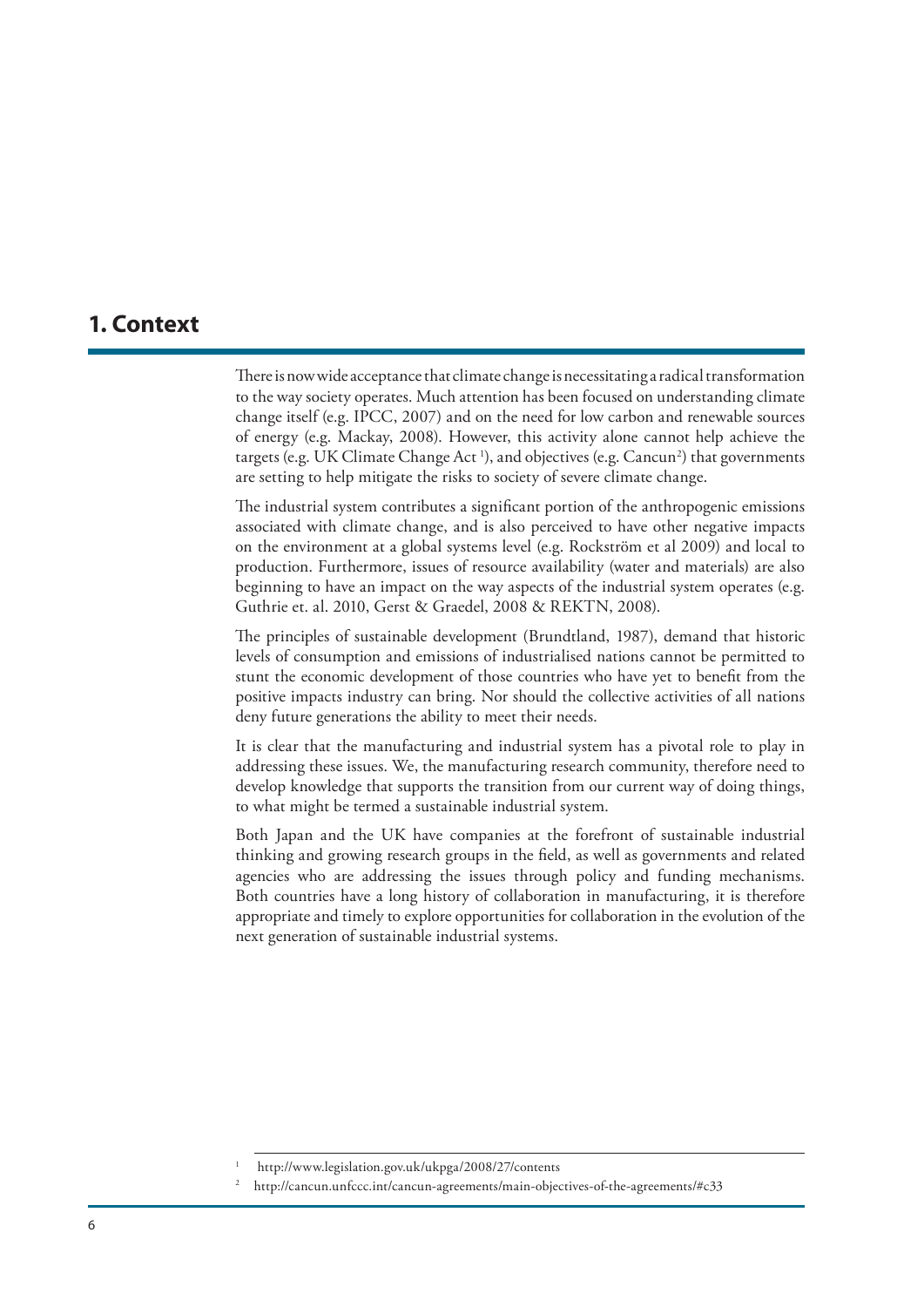# **2. Introduction**

Both the UK and Japan have strong and well-established research capabilities across all major disciplines and good interactions between universities and industry. The field of industrial sustainability, however, poses significant challenges for academic structures, drawing as it does upon many different disciplines, and lacking as a field the agreed structure and research processes typically found in more established research areas.

The emphasis on industrial sustainability, as distinct from broader questions of climate change and energy, is designed to encourage a more focused view of sustainability and industrial systems, taking into account the full range of activities including production processes, manufacturing systems and broader supply chain issues, including end-of-life.

In January 2011, a team of industrially-orientated academics with interests in manufacturing and/or sustainability, together with a senior officer from the Engineering and Physical Sciences Research Council (EPSRC), visited Japan with the aim of:

- sharing experience and expertise in the field of industrial sustainability
- • identifying current best practices and industrial needs
- • identifying opportunities for collaborative projects between UK and Japan

A three-day programme of visits (See Table 1 overleaf), including national funding bodies, industrial speakers and academics was constructed in collaboration with EPSRC and the Foreign and Commonwealth Office.

This report presents the findings from the programme and represents just one of the outputs from the research visit. Other outputs include:

- a UK seminar on industrial sustainability designed to inform the industrial and academic community about UK/Japan interests, capabilities and opportunities
- a mini website with presentations from the visits and subject-relevant links will be available at www.ifm.eng.cam.ac.uk/sis/Japan.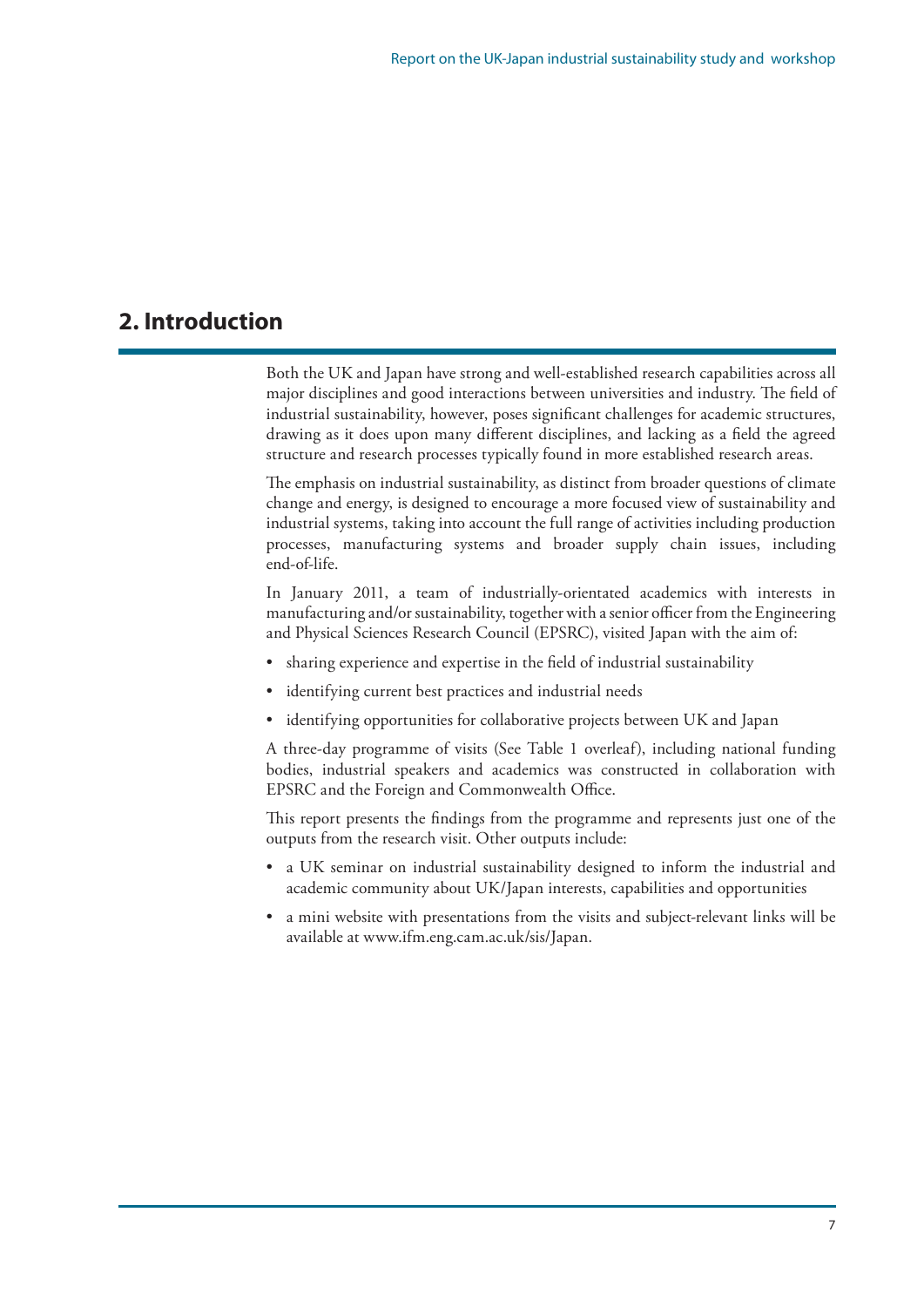## **3. Institutional visits**

Japan has a diverse research landscape with a range of funding bodies (e.g. JST, JSPS, NEDO - see glossary of acronyms, page 24) and types of research institution, including universities, a national institute (AIST), metropolitan/prefectural supported industrial research institutes, contract funded research institutes (e.g. IGES) and also industrial research laboratories (O'Sullivan, 2011).

In the time allowed it was possible to visit and interact with only a small sample of these institutions. Visits were arranged by the Embassy staff and focused on university academics, some of whom were already known to members of the party, and (as in the case of IGES) organisations which had an agenda and scope which matched that of the visiting party.

Workshop attendees provided a broader range of organisations including AIST, the Engineering Academy of Japan, IGES and academics. The workshop activities will be covered in Section 4.

| Day 1 | Japan Science and<br><b>Technology Agency</b><br>(JST)                                                          | Waseda University<br>Hosted by Professor<br>Hiroki Katayama |                                                                                                               | Institute for Global<br>Environmental<br>Strategies (IGES) |  |
|-------|-----------------------------------------------------------------------------------------------------------------|-------------------------------------------------------------|---------------------------------------------------------------------------------------------------------------|------------------------------------------------------------|--|
| Day 2 | Embassy Workshop (see page 12 for programme)                                                                    |                                                             |                                                                                                               |                                                            |  |
| Day 3 | Keio University, Graduate<br>School of System Design and<br>Management,<br>Hosted by Professor Masaru<br>Nakano |                                                             | Institute of Industrial Science (IIS),<br>The University of Tokyo,<br>Hosted by Professor Tomonari<br>Yashiro |                                                            |  |

#### **3.1 Visit programme**

*Table 1: Outline visit programme*

Visits typically involved an initial exchange of current agendas, with the UK team presenting the over-arching aims of the trip, their own research perspectives, and their Japanese counterpart presenting their current programmes and research activities<sup>1</sup>.

The visits continued with a discussion, led by the senior members of each delegation, from which notes were taken. After each day's visits a formal reflection session was undertaken whereby the thoughts regarding the visits, general impressions and intended actions were recorded.

The findings represent the group's interpretation of the respective research institutions and the activities undertaken there and are presented on the following page.

<sup>1</sup> A tour of the research laboratory facilities was given in IIS whilst the group attended industrial lectures at Waseda University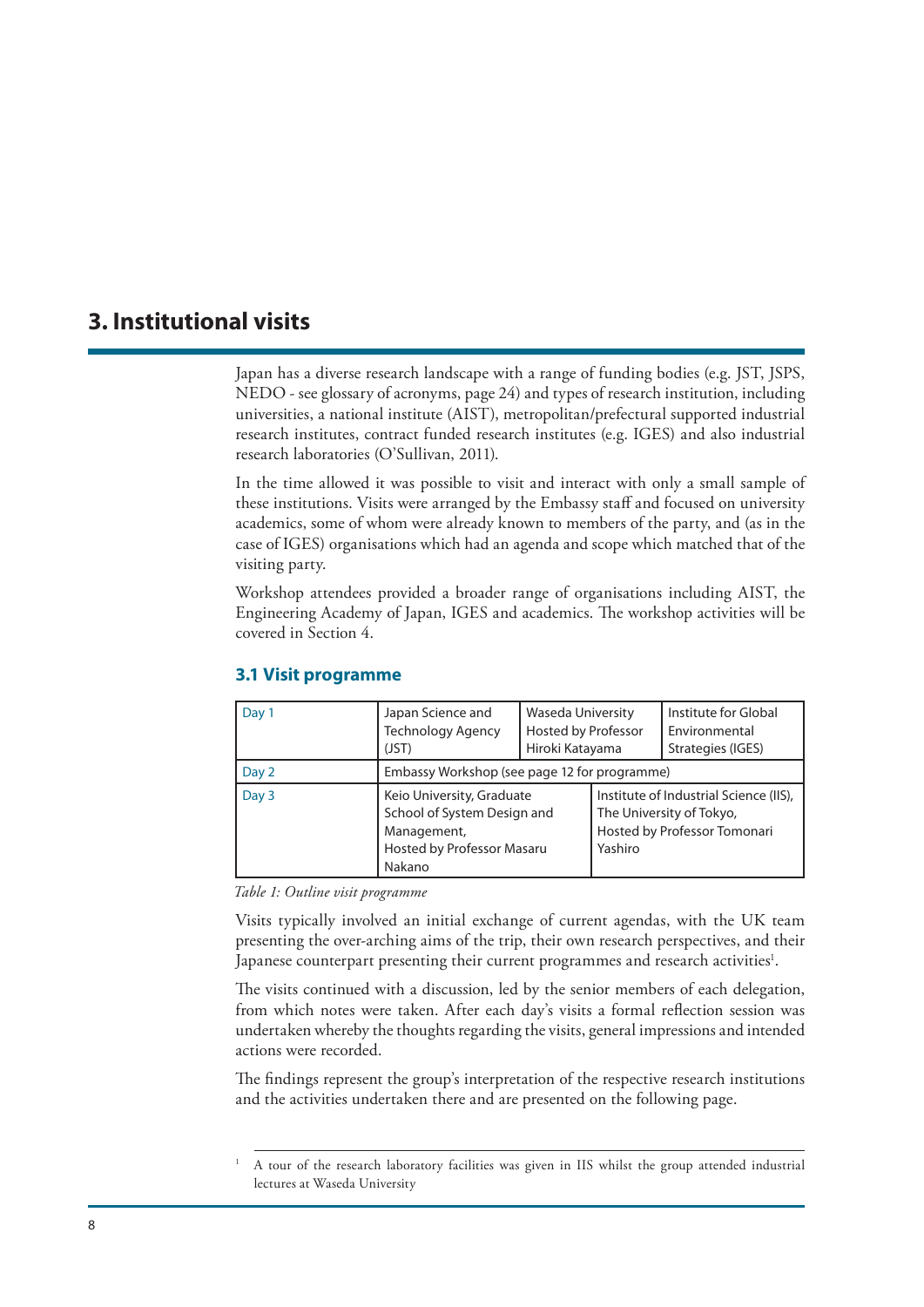#### **3.2. Visit observations**

#### 3.2.1 Japan Science and Technology Agency (JST)

JST has a mission to facilitate innovation based on science and technology through the development of networks between academia and industry (O'Sullivan, 2011). It was thought that JST was roughly equivalent to the EPSRC as there were broad similarities between programmes; however JST also encompasses aspects of the TSB in terms of remit.

The broader remit of JST, encompassing a wider range of TRLs (Technology Readiness Levels), was seen as an enabler in technology translation. In discussions it became apparent that JST does not consider technology translation ('valley of death' bridging) to be as problematic as in other countries, where funding bodies are split.

Whilst JST accepts funding bids with multi-disciplinary components it does not actively call for them. JST expressed an interest in how multi-disciplinary calls are handled by EPSRC and also looked to enter more problem-led research areas, EPSRC being an exemplar in this type of funding.

It was noted that JST is responsible for producing technology roadmaps and developing and modelling scenarios, which in turn influence future funding opportunities through the Council for Science and Technology Office (CSTP).

#### 3.2.2 Institute for Global Environmental Strategies

The Institute for Global Environmental Strategies (IGES) is a research institute that conducts pragmatic and innovative strategic policy research to support sustainable development in the Asia-Pacific region (and is roughly analogous to SPRU in Sussex). The research institute was formed through a Japanese government initiative in 1998.

Around 100 staff are organised into five groups covering climate change, natural resources management, sustainable consumption and production, economy and the environment and governance and capacity.

Funding is supplied largely in the form of competitive bids, with the Ministry for the Environment, UNEP and World Bank amongst the regular funders of projects. It was acknowledged however that there was tension between demonstrating results in the short term and doing the most interesting and potentially impactful work in the long term.

The regional (Asia Pacific) focus of the research group underlines the connectedness of the environment and resource issues and reflects the disparities in terms of economic development across the region. They also connect with companies to ensure that industry's perspectives are factored into the analyses and policy discussions.

#### 3.2.3 Waseda University

Waseda University is a prestigious private university, which is over 125 years old. Today it strives to establish state-of-the-art research frameworks, with an emphasis on  $\alpha$ collaborative research activities between the private sector government and academia<sup>2</sup>. The tour group was hosted by Professor Katayama of the Graduate School of Creative

<sup>2</sup> http://www.waseda.jp/eng/forresearchers.html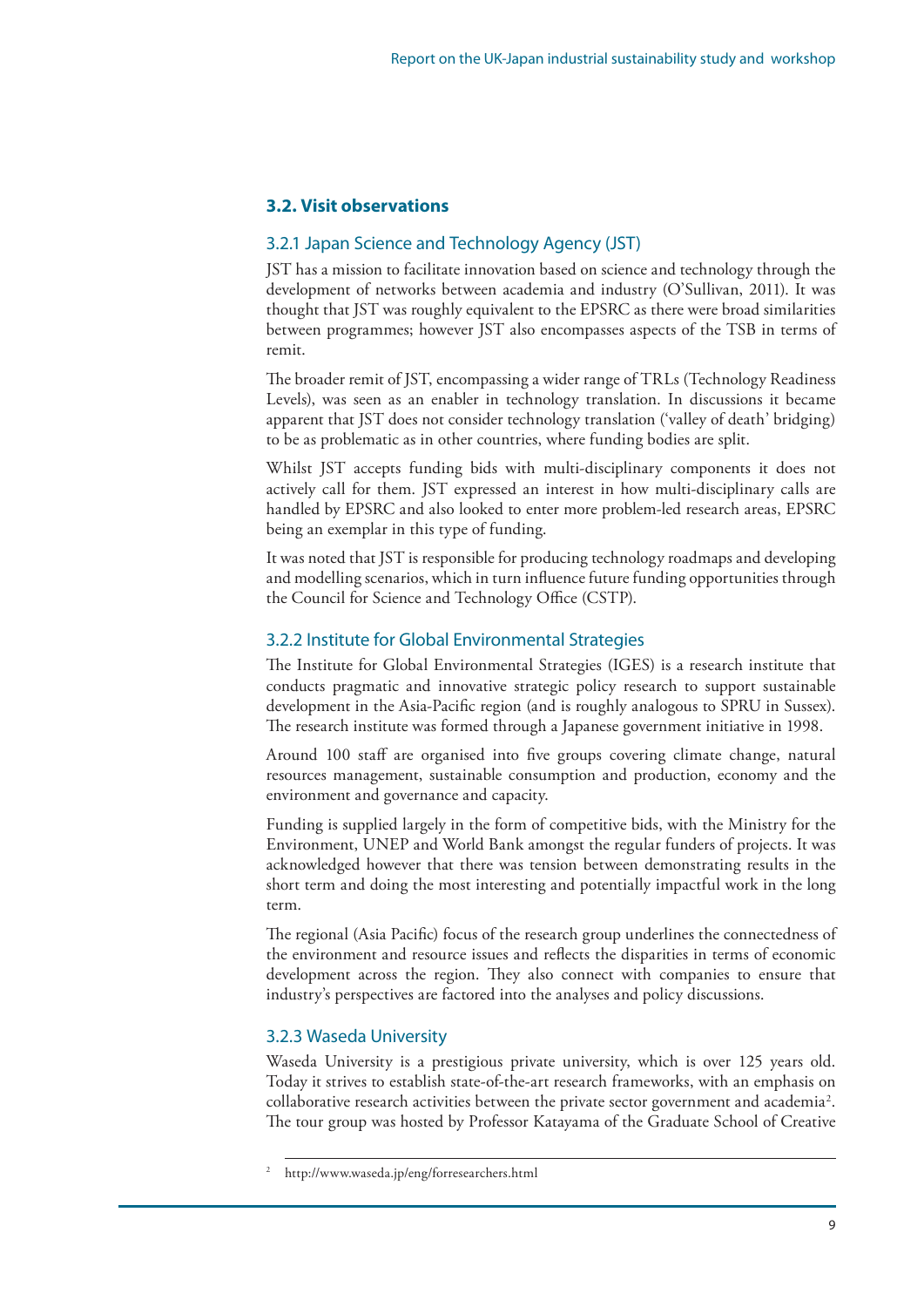Science and Engineering. The group heard presentations by industrial partners and also engaged with Professor Katayama in an extended discussion. Industry speakers addressed education programmes and highlighted the application of key techniques, which support industrial sustainability. The presentation by Hitachi highlighting the range and depth of ongoing projects, initiatives and investment, was a clear indication of interest by Japanese industry in industrial sustainability.

Professor Katayama's work focuses on the transfer of Kaizen technology<sup>3</sup>. It was apparent from the discussions that his work had a particular strength in applying manufacturing principles and techniques to address challenges arising from sustainability issues (e.g. re-use and recycling).

#### 3.2.4 Graduate School of System Design Management, Keio University

Keio University was Japan's very first private institution of higher learning and in 2008 celebrated 150 years with the slogan 'Design the future'. As part of this message, the importance of collaboration with industry, government organisations and other universities (domestic and overseas) was emphasised to the group, as was the need for a systems engineering approach to research.

The group was hosted by Professor Masaru Nakano at the Graduate School of System Design and Management, in the company of colleagues and guests from the institution. The School demonstrated an exciting and leading emphasis on systems thinking research (Professor Nakano for example advocates the need to seek optimisation across the supply chain and not just the system of production and aims to expand research from single company to societal issues  $^4)$  with focused projects and topics also addressed (e.g. Nakano et. al. 2002).

Extensive international collaboration with individual universities/groups is encouraged and the group is also engaged with international programmes such as the IMS2020. They are also interested in linking universities together, not only for academic collaboration but also mutual access to companies and data.

Their approach to creating courses from various disciplines with a postgraduate research school, providing students with a wider range of subject areas to choose from, was also worth noting.

#### 3.2.5 Institute of Industrial Science, University of Tokyo

The University of Tokyo was established in 1877 as the first national university in Japan. The Institute of Industrial Science, was established in the University in 1949 and is now home to some 130 laboratories involving 330 permanent staff and around 660 graduate students. The Institute's core research themes relate to production and manufacturing and aim to build foundation for new scientific and engineering disciplines in these fields<sup>5</sup>.

Hosted by Professor Yashiro, the Director General of the IIS, the group was introduced to the research group structures and the modes of industrial engagement. A notably flat hierarchy/structure and an interesting family style of research group – where a

<sup>3</sup> http://www.sci.waseda.ac.jp/english/researchprofiles/creative/subject03\_1.html

<sup>4</sup> http://www.sdm.keio.ac.jp/en/voices/nakano.html

<sup>5</sup> Institute of Industrial Science, The University of Tokyo, 2009-10 – Brochure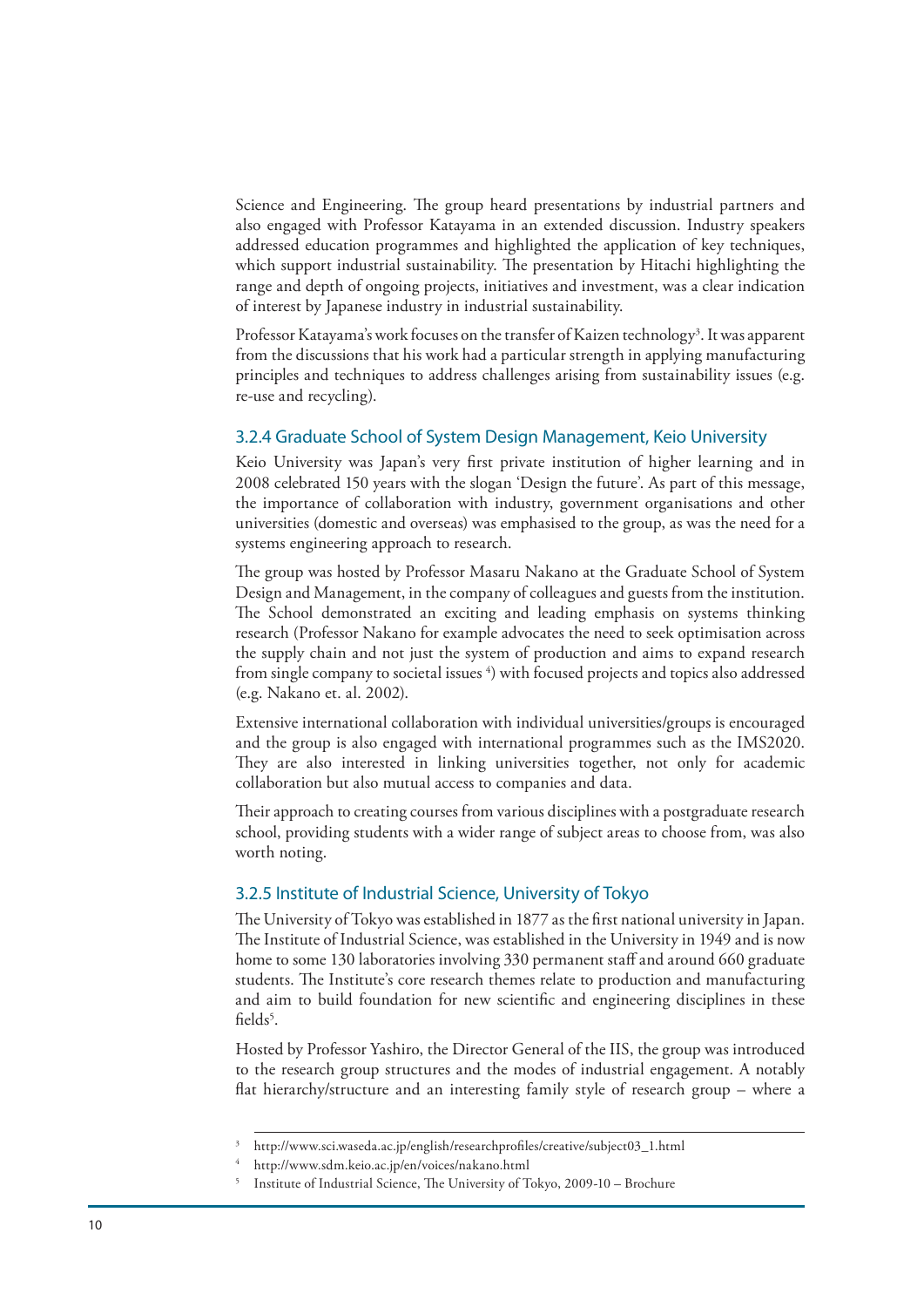Professor, Assistant Professor, Research Associate and a few students work as a small group – was thought of as an attractive model for promoting excellence and effective working. This view was supported by a number of junior academic staff, with the benefits of the family aspect emphasised.

An interesting mode of industrial engagement in the university took the form of training engineers, on specific courses or through their involvement in research. A notable example of engagement was the provision of research facilities and expertise to industry, allowing them to develop their own ideas.

This research group-based approach supported not only high quality research within specific subject areas, but also the opportunity for groups to collaborate on multidisciplinary projects.

The group observed individual disciplinary excellence in IIS and the emergence of a systems thinking approach through the Collaborative Research Centre for Energy Engineering (CEE), which brings together projects across a range of disciplines under a systems banner and allows the development of projects incorporating a range of disciplines.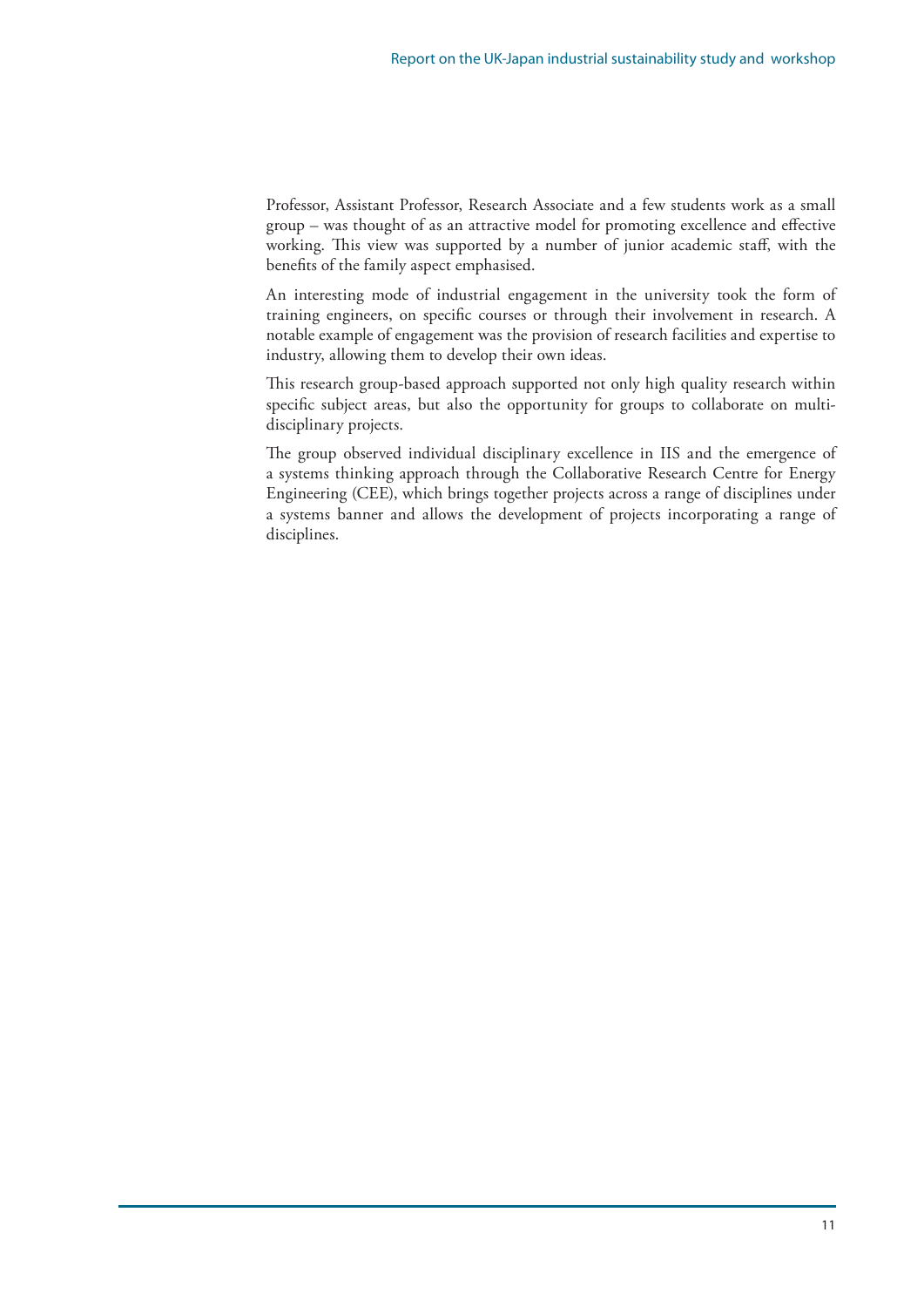## **4. Workshop programme**

The first section of the workshop consisted of short introductory presentations of 5-10 minutes, concerning the delegates' research and areas of expertise.

The emergent themes and areas of interest were identified by the UK delegation and plans made for breakout group discussions.

The discussion was structured around the following questions;

- 1. What are the research needs that will help us to achieve a sustainable industrial system?
- 2. What are the promising topics for collaboration?

| <b>Opening remarks</b>                                 | Dr Masatoshi Okada           | Engineering Academy of<br>Japan |  |
|--------------------------------------------------------|------------------------------|---------------------------------|--|
| Overview of UK<br>manufacturing research               | <b>Professor Steve Evans</b> | Cranfield University            |  |
| UK delegation presentations<br>on research activity    | Professor Shahin Rahimifard  | Lougborough University          |  |
|                                                        | Dr Jacquetta Lee             | University of Surrey            |  |
|                                                        | Dr Tim Short                 | University of Liverpool         |  |
|                                                        | Professor Sir Mike Gregory   | University of Cambridge         |  |
|                                                        | Dr Derek Gillespie           | <b>EPSRC</b>                    |  |
| Japanese delegation research<br>activity presentations | Professor Fumihiko Kimura    | Hosei University                |  |
|                                                        | Professor Yasushi Umeda      | Osaka University                |  |
|                                                        | Professor Shozo Takata       | Waseda University               |  |
|                                                        | Professor Hiroshi Katayma    | Waseda University               |  |
|                                                        | Professor Tomonari Yashiro   | The University of Tokyo         |  |
|                                                        | Professor Tetsuo Yamada      | <b>Tokyo City University</b>    |  |
|                                                        | Professor Masanobu Ishikawa  | Kobe University                 |  |
|                                                        | Professor Masaru Nakano      | Keio University                 |  |
|                                                        | Professor Kenichi Nakashima  | Kanagawa University             |  |
|                                                        | Professor Hiro Yamasaki      | The University of Tokyo / EAJ   |  |
|                                                        | Professor Kanji Ueda         | AIST / University of Tokyo      |  |
|                                                        | Dr Nozomu Mishima            | <b>AIST</b>                     |  |
|                                                        | Dr Kiwamu Ashida             | <b>AIST</b>                     |  |
|                                                        | Dr Akira Tezuka              | <b>AIST</b>                     |  |
|                                                        | Mr Wataru Machida            | <b>IGES</b>                     |  |

*Table 2: Speakers at the workshop. Details of presentations and a full list of attendees can be found at: www.ifm.eng.cam.ac.uk/sis/Japan*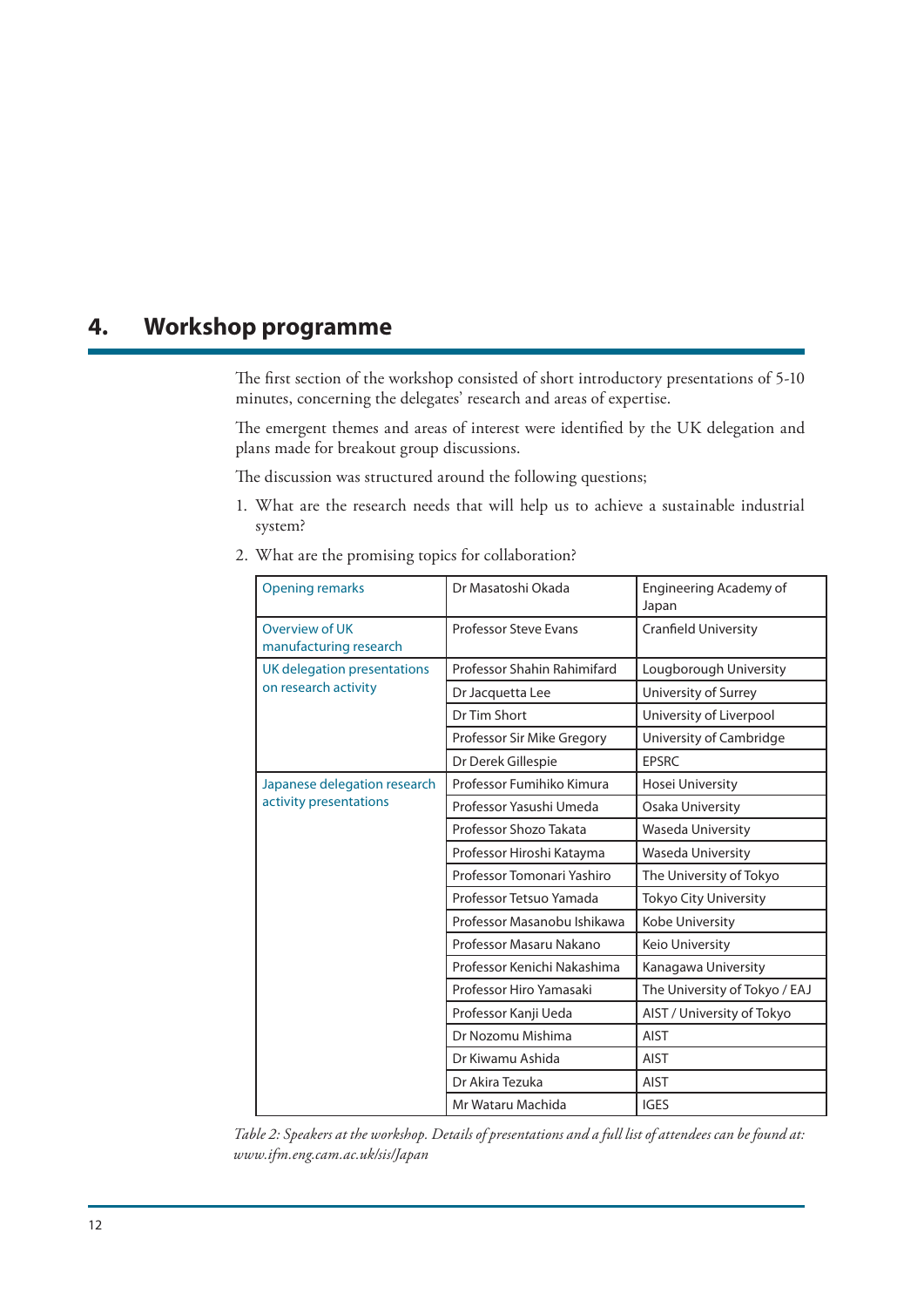The attendees were divided into three separate discussion groups, which were chaired and scribed by members of the UK delegation. Each group was encouraged to address question one by allowing each group member in turn to suggest answers from their own perspective. The group then discussed the importance of each of the suggestions and attempted to group similar proposals.

The second task was then to identify the most promising topics for collaboration. Once again, each person was encouraged to speak individually, before moving on to an open discussion. Finally the groups were tasked with selecting 'favourite topics' and explaining:

- • each topic in detail
- why each is important or timely
- the extra benefits that collaboration would bring

Each group then fed back through the rapporteur, with the opportunity for group members to provide additional comment and feedback, where they felt items had been missed, omitted or misinterpreted. These sessions were recorded and the themes and discussions are summarised in the workshop section below.

This was not intended to be a rigid process but a framework to encourage discussion and uncover insights. The groups all found different ways to navigate the process. Nonetheless common themes emerged from the group discussions.

After the feedback there was an opportunity to reflect on the themes and topics that had emerged. These are recorded in the closing thoughts section on page 15.

These were summarised and reviewed by the UK delegation immediately after the event and on return to the UK. The findings are presented in the workshop discussion section below.

#### **4.1 Workshop discussions**

The following sections document the outcomes of each workgroup.

#### 4.1.1 Workshop Group 1

The group agreed that dialogue across many spheres (academia, industry, government) was required to form a coherent vision for a sustainable industrial system. However, a common language for assessment and evaluation of these visions was required; a language that is valid nationally for the different players, but one which also has global recognition.

A global language could facilitate comparative studies (between countries, industries and policy approaches) which would in turn help inform policy development. To this end, an understanding of systems perspectives was seen as key to supporting the policy development dialogue.

Finally, it was acknowledged that although thelanguage used should be common, and a systems perspective was important, it should be recognised that research, comparisons, policy advice and decisions will ultimately need to be sensitive to local conditions.

#### 4.1.2 Workshop Group 2

As the issues of sustainable development are by their very nature global, the group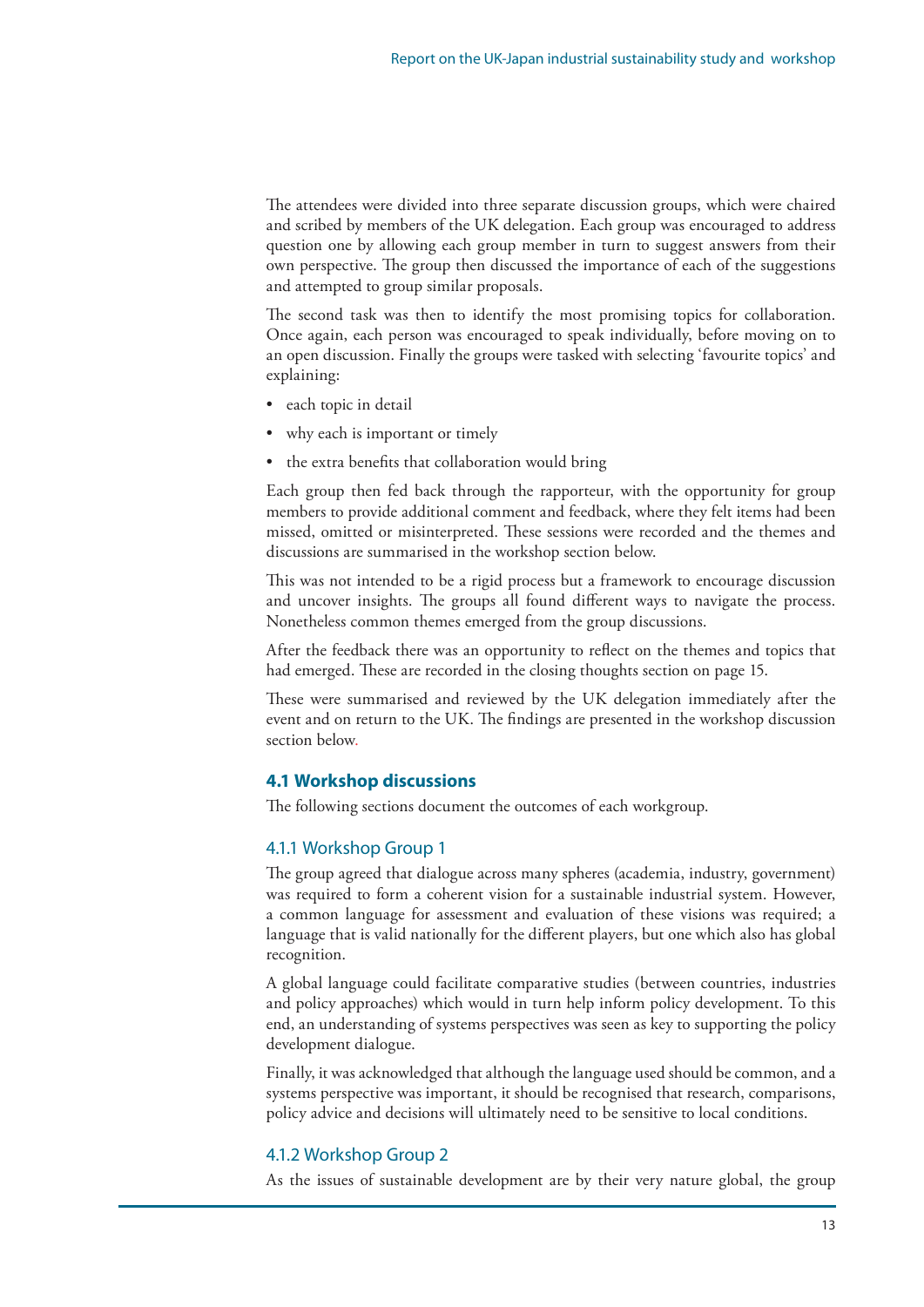highlighted the need for international collaboration, cooperation and coordination in order to address them.

The problems faced are urgent and there is limited academic resource to address them. Effective communication about research activities was therefore seen as important to avoid duplication.

The standardisation of tools (e.g. eco-design) and in particular assessment tools (e.g. LCA) was seen as both an important result of such communication and an enabler/ enhancer of future research.

The need for interdisciplinary research was also underlined. The group felt that we cannot limit ourselves to tools that are applied solely at the level of the firm; there is a need to address sustainability across the social and economic system. This includes the capacity to influence regulation and policy as well as ensuring effective communication with consumers.

It was once again emphasised however that despite the need for international perspectives, many solutions would be local and dependent on the prevailing conditions.

The group also emphasised the role that collaborative research could play on the design of information systems to support sustainable manufacturing. Sustainability as a key element of engineering education was seen as a challenge that must be met in the shortterm while researchers needed to play a stronger role in developing scenarios for the long-term.

#### 4.1.3 Workshop Group 3

An improved understanding of system robustness or resilience is needed, while the robustness of key models on which policies are developed was questioned and there was a desire to improve this.

This would bring about a higher degree of certainty about future trends, both legislative and commercial and provide a more robust platform for future research and development.

The group agreed with Group 2 that a clearer vision for a future sustainable industrial system is needed, and that this system Vision should encompass energy and resources, efficiency and resilience, and equity and localisation. This would enable discussion and agreement on what should be made, where and how.

The group agreed with Group 1 that assessment of sustainability was not transparent and transferable and was holding up practice and research progress.

Group 3 was concerned with developing improved systems perspectives that would include modelling of complex systems, new business models and design methods.

The UK and Japan share some key characteristics, (e.g. island nations) and there maybe the potential for enhancing mutual lessons learned in different research arenas as a result of these similarities. However, there are also significant differences in culture which may negate some of these opportunities.

Case studies were suggested as an effective, mutual learning tool, allowing analysis of real time data and legislative endeavours.

Particular areas of interest were the Waste Resources and Action Programme, IT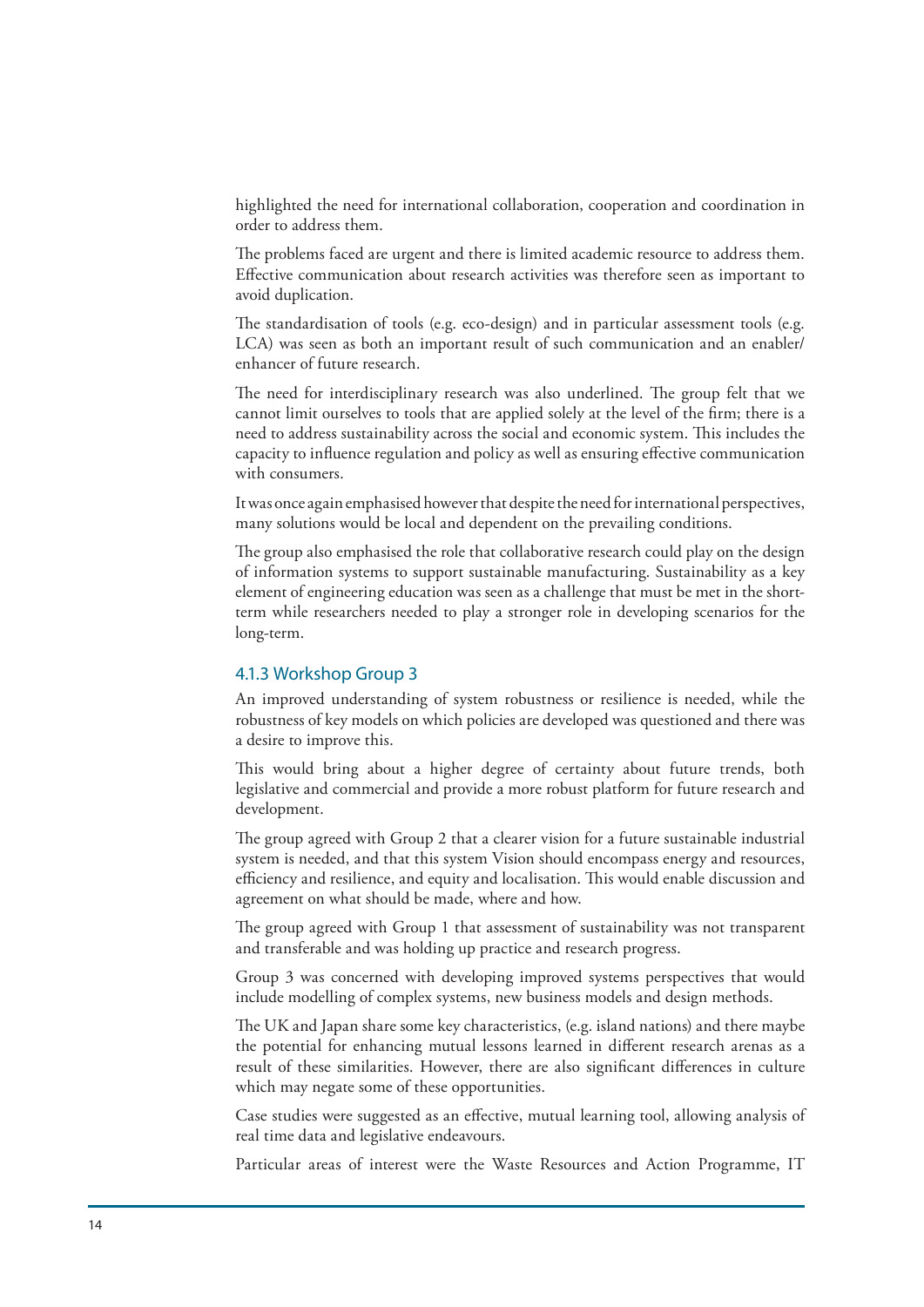systems for public/private heath provision, integration of push and pull flow systems in several kinds of industrial areas and non-manufacturing applications, as well as the UK learning on product-service systems.

The UK was also perceived as strong in programme management of complex projects such as eco-cities e.g. Arup.

#### **4.2 Closing thoughts and discussion**

Getting education right is essential – it needs to be developed as part of the core of engineering education.

How do we develop engineers with the right skills, how do we make sure they remain current and how do we help the existing stock of engineers learn what they need? This is urgent and we don't necessarily have the time we would normally take to integrate a new teaching area into courses.

Across Japan and the UK we observed a range of models for academia-industry interaction, many of them excellent. It would be particularly useful to study which models work best under which conditions. The subject of industrial sustainability is unusual in thespeed of changeinvolved and in the breadth of itsimpact and interactions, which might mean that standard forms of academia-industry interaction are not always appropriate. This is needed to ensure that our research, our delivery of good researchers, and our general education provision for industry remains relevant and avoids becoming part of the 'greenwash' (see page 25).

Helping industries to learn from another industry might be one way of accelerating progress.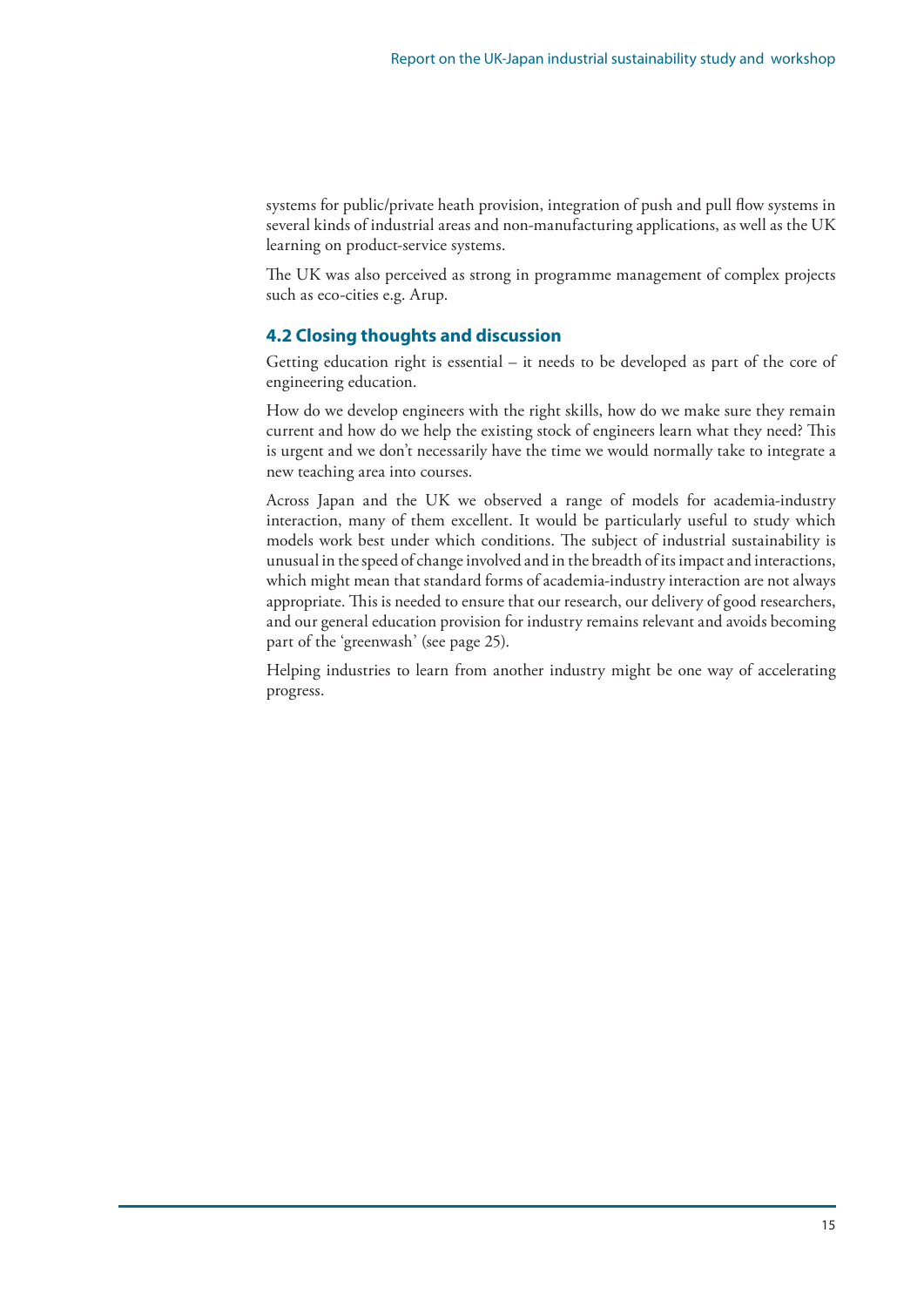## **5. General comments**

This section attempts to synthesise the workshop findings and also draw on nonorganisation specific findings of the visiting team.

#### **5.1 Terminology**

A number of academics highlighted a difference between the definition of industrial sustainability under which this study was conceived and their own use of the term. To the Japanese, industrial sustainability refers more readily to the sustainability and longevity of companies and industries in an economic context.

The UK definition focused more on the role of the industrial system in moving towards a sustainable society. In this context 'sustainable' encompassed the triple bottom line as well as intergenerational equity.

The Japanese were aware of, and acknowledged, the UK use of the term and highlighted analogous concepts in their research structures, notably eco-efficiency and ecomanufacturing or green monozukuri.

In general, the agendas of the two countries had considerable overlap and this gave both sides confidence that the course of actions being pursued were sensible.

#### **5.2 Industrial interaction**

Throughout discussions, a UK university strength in the area of industrial interaction and engagement in practice led/problem led research topics was noted by the Japanese hosts.

It was noted that Japanese universities act as knowledge centres, which industry actively utilises to address their medium to long-term challenges.

The tour party identified a strength in Japanese universities tackling eco-efficiency challenges and eco-factory challenges, developing sophisticated tools and techniques which could help support both incremental and step changes in the industrial system.

#### **5.3 Multi-disciplinary**

The Japanese hosts saw the multi-disciplinary nature of some UK research as a strength. They felt this was demonstrated both in the way that the funding body (in this case EPSRC) handled multi-disciplinary calls and bids, and in some of the activities of research centres and individual projects discussed during the visits.

There was a clear recognition by all participants (both funding bodies and academics) of the need to undertake more multi-disciplinary work, and an eagerness to learn from UK experiences in this area.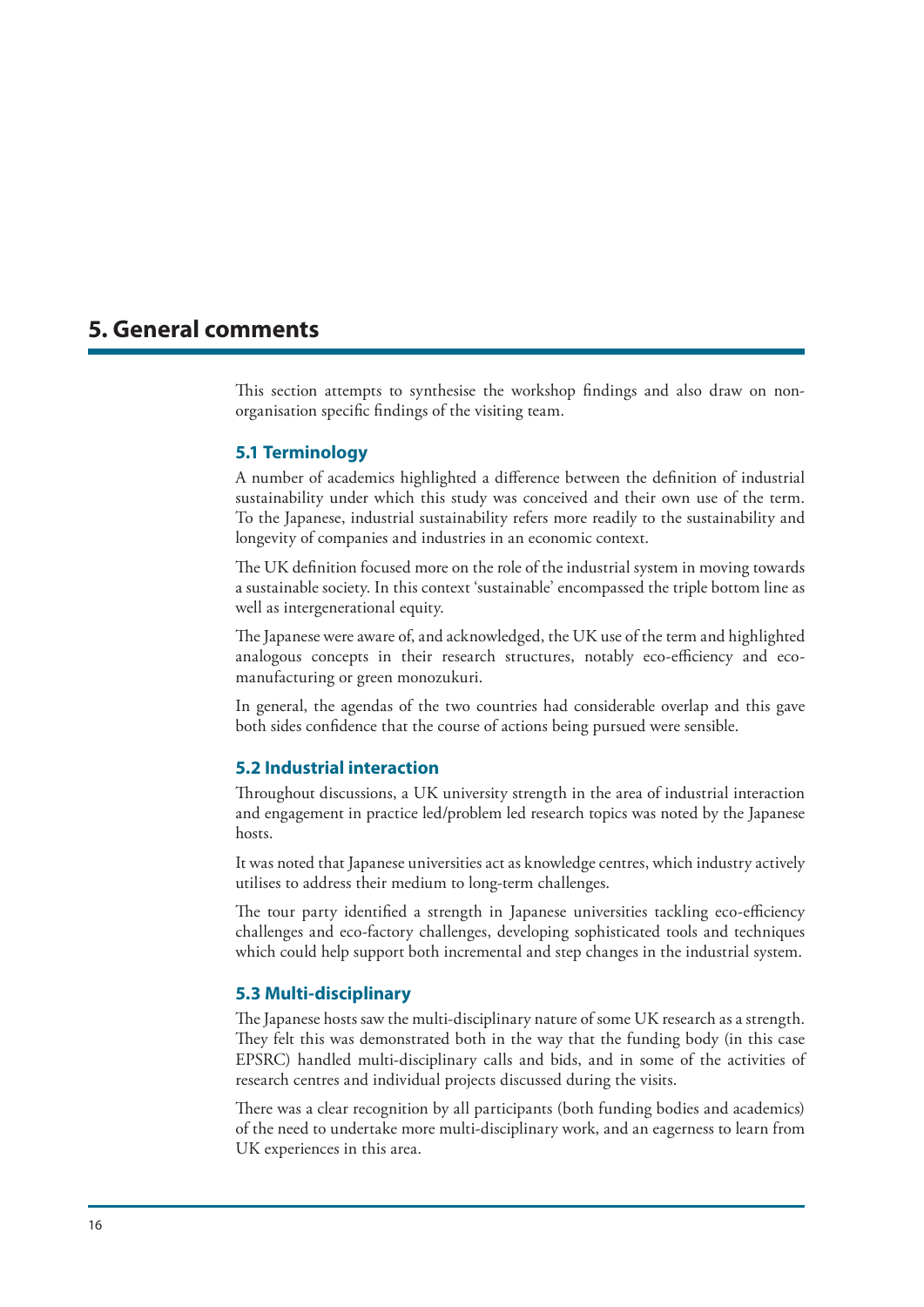#### **5.4 Technical prowess**

There is a high standard of research being conducted in the technical areas of sustainability (such as Design for the Environment tools, models and sustainable materials) and UK researchers might benefit substantially from collaborating and learning from the Japanese institutions. Collaboration might offer the opportunity to improve skills, knowledge and methods required in these disciplines, whilst learning could be derived from the novel research structures (e.g. flat structure and family system) which gives rise to effective working groups and environments.

#### **5.5 Systems thinking**

There was a clear desire amongst funders and universities alike to significantly increase the quantity and quality of effort given to joined-up research activities that could be presented in a systems thinking context.

There was a desire to feed the findings from these into the respective policy development processes. It was acknowledged, however, that whilst developing techniques and language for such discussion together would be helpful, the outcomes of analyses would be different in the respective countries.

It was broadly acknowledged that the findings and implications of research into the industrial system needed to be communicated to, and understood by, industry and government. A research focus on developing tools solely for the company was important but not the complete picture.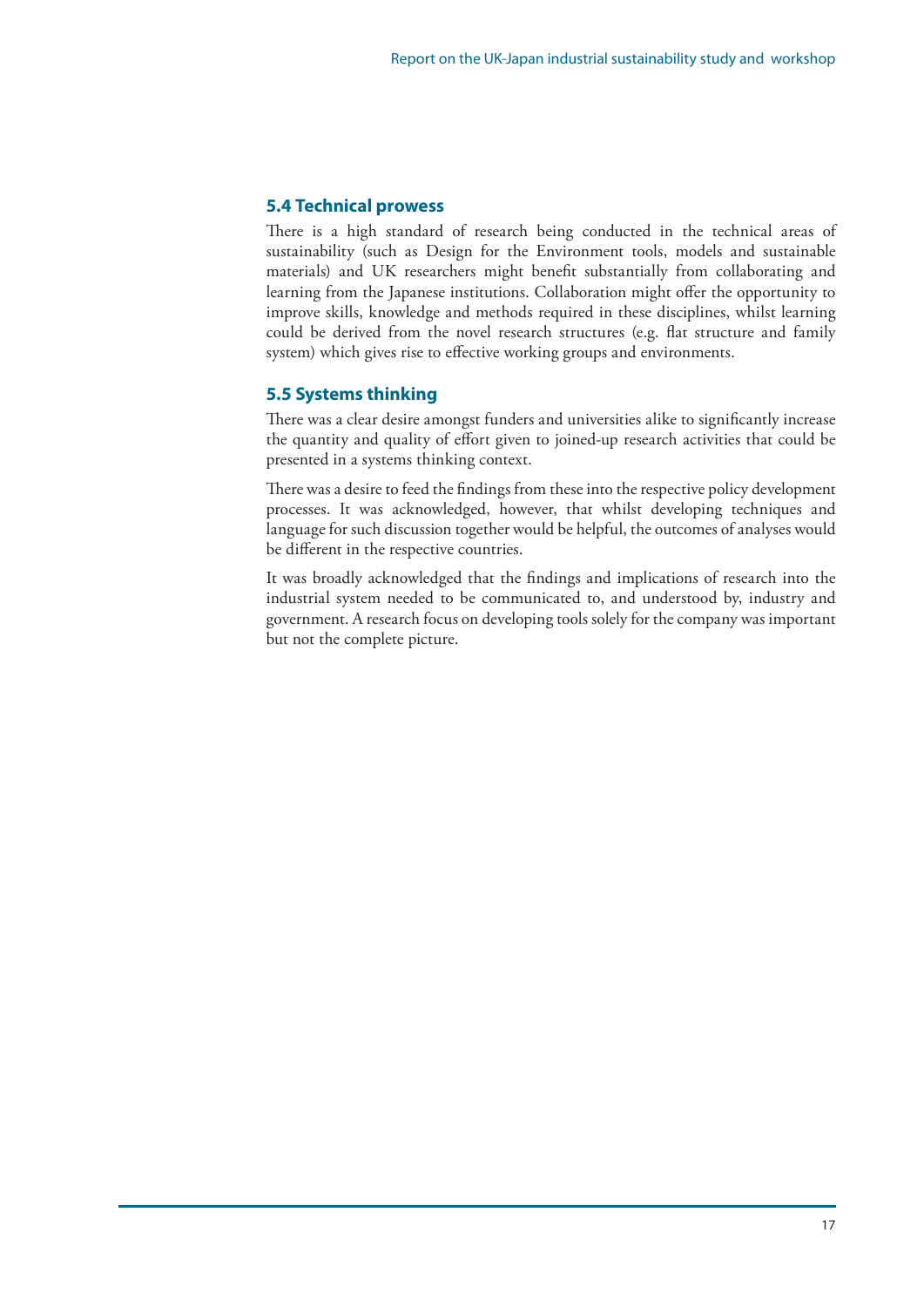## **6. Conclusions**

The UK and Japan both have a medium to long-term interest in industrial policy, sustainable development and the issues surrounding them. Both countries are developing research programmes which address the need to support the development of sustainable societies, and which necessitate an understanding of how industrial policies may be integrated into such a plan.

In the field of sustainable development there are many challenges across science, technology and social science research, and there are not enough researcher hours to fully address them all. Achieving industrial sustainability provides a number of grand challenges that necessitate global collaboration. Both the UK and Japanese research communities would admit that neither group has enough researchers or the right skills to tackle the entire scope of the problem alone.

This report makes a preliminary attempt to identify areas of common interest and complementary skills, which in the future can be leveraged to the respective national advantage and thus make the most of the available resources in tackling this problem.

#### **6.1 Collaboration**

There is a clear desire from the respective countries to collaborate and to engage in academic research in a number of different ways. The findings have identified several areas of common interest and projects where complementary skills may be exploited.

#### Case studies

Case studies illustrating examples of leading practice in either country could inform policy and practice in both. Comparisons would be useful in terms of both industrial practice and industrial policy. The UK's use of voluntary agreements (rather than legislation) was identified as an area of interest. A good example of this is provided by the Courtauld Commitment under which the Waste and Resources Action Programme (WRAP) is working in partnership with leading retailers, manufacturers and suppliers to reduce the environmental impact of the retail sector.

#### Complementary skills

In the short term it is possible to build research collaborations which would not otherwise be possible using the existing skill sets of groups. These collaborations would be enhanced by some element of international comparison.

Research exchanges could also be encouraged where complementary skills have been identified, so that the techniques and structures which give rise to and support those skills may be identified, understood and transferred.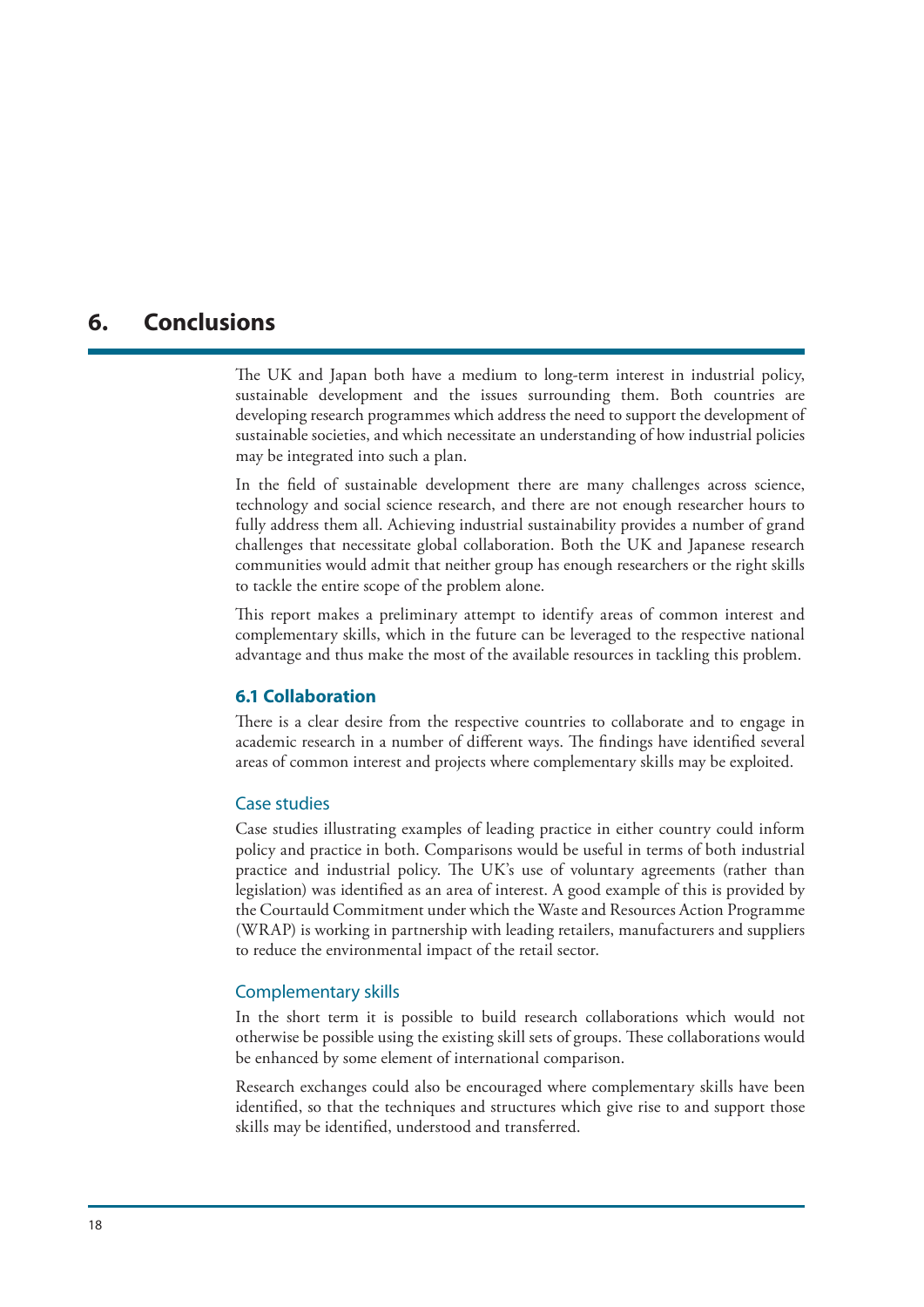#### Data sets

There was strong interest in accessing data from UK companies. Links could be made between universities to support the exchange of data and provide access to companies in addition to research activities.

It is particularly important to conduct fundamental research on what such a data set should contain.

#### Common Interests

Where the UK and Japan are facing similar problems or research questions, collaboration should be encouraged at an appropriate level. It was agreed this will require more detailed discussions to establish.

#### Education

Education was mentioned as a key enabler of change in the industrial system, helping to train the next generation of researchers and practitioners with the critical skills required to tackle sustainability challenges. It was noted that few of the workshop attendees (both from the UK and Japan) addressed sustainability issues as a mandatory component of their courses. International cooperation on the development of teaching techniques and resources may be valuable in rapidly establishing these course components.

#### Sharing of research trajectories

High-level bilateral discussions (possibly in the form of a biannual conference) could be used to increase understanding of each other's research directions, to share research progress and identify opportunities, as well as to understand the wider political climate.

This would also be an opportunity to calibrate the respective visions of sustainability and how they fit with national policy. A more technical strand, in parallel, may also be worthwhile to support the development of international standards and a common language. Involving a wide range of countries may also be valuable in this type of initiative.

#### **6.2 Mechanisms for academic engagement**

There are a number of mechanisms through which UK and Japanese universities may engage:

- Research placements (Sabbatical, doctoral/post doctoral visits)
- Research visits
- University links with sharing of resources and contacts
- Visiting professorships
- International forums
- Joint projects (with research activity in both countries)
- Joint projects (with separate and complementary activity in both countries)
- Study tours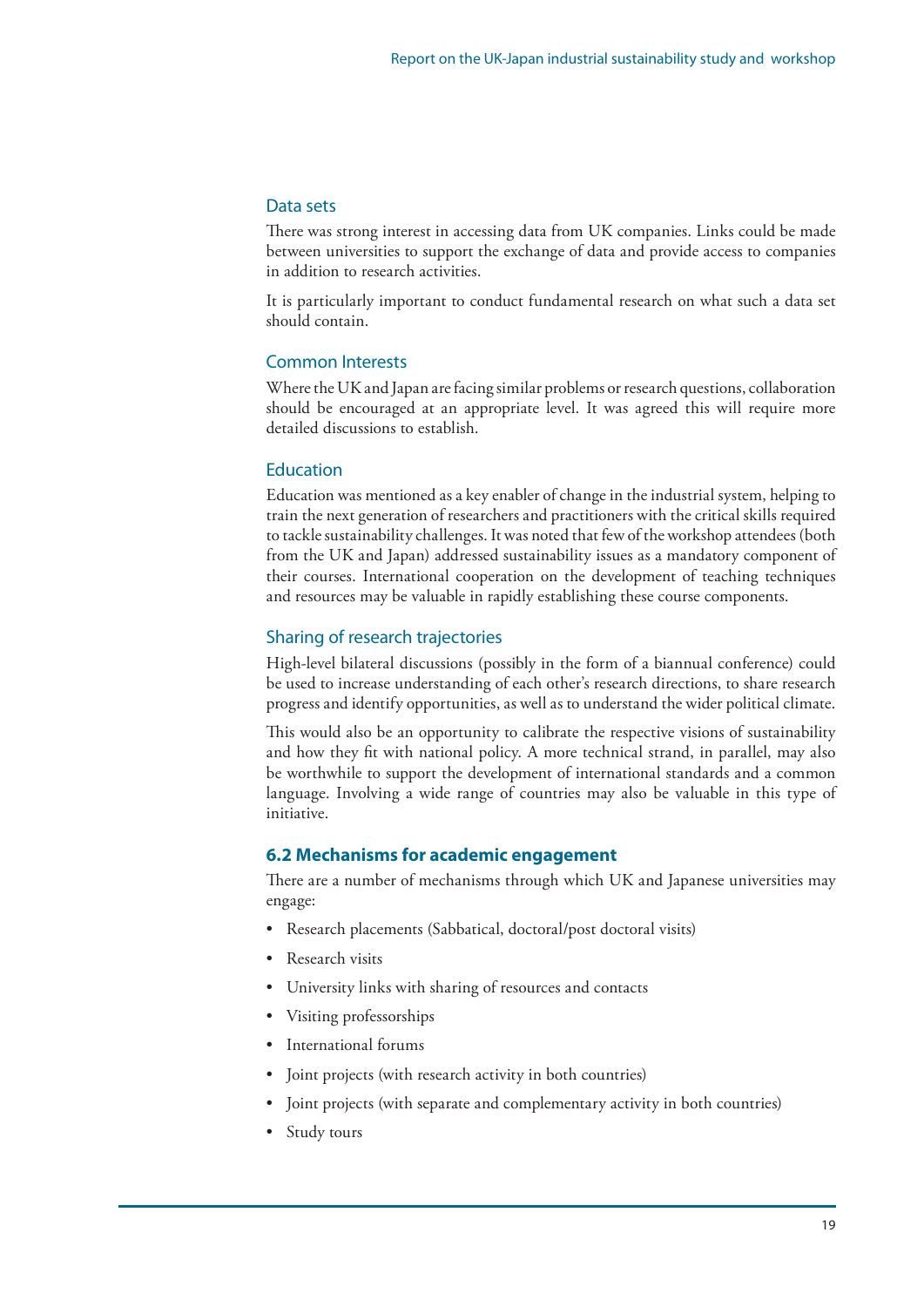Types of interaction and funding available for UK Japan academic interactions can be found in the document 'Sources of Funding for UK-Japan collaboration: Science and Innovation' produced by the UK Embassy in Japan<sup>1</sup>.

#### **6.3 Research plans**

It is clear that Japan is conducting very high quality research across the industrial sustainability spectrum. The group was impressed by the tools/methods research as well as the growing emphasis on system level analysis. This is being conducted by focused and well-funded laboratories and includes strong mechanisms for industry interaction. This focus is predicted to grow in Japan. The broad applicability of the research would benefit from collaboration with other countries and the opportunity to encourage UK-Japan interaction is timely.

#### **6.4 Industrial engagement**

This visit focused on the academic viewpoint however it was repeatedly emphasised that industrial engagement and two-way knowledge transfer (academia learning from industry and vice versa) was essential to ensure real progress towards a sustainable industrial system. Industrial thought leaders from both the UK and Japan should be identified and engaged in the dialogue going forward.

<sup>1</sup> ht tp://ukinjapan.fco.gov.uk /en/about-us/working-with-japan/science-innovation/sciencecollaboration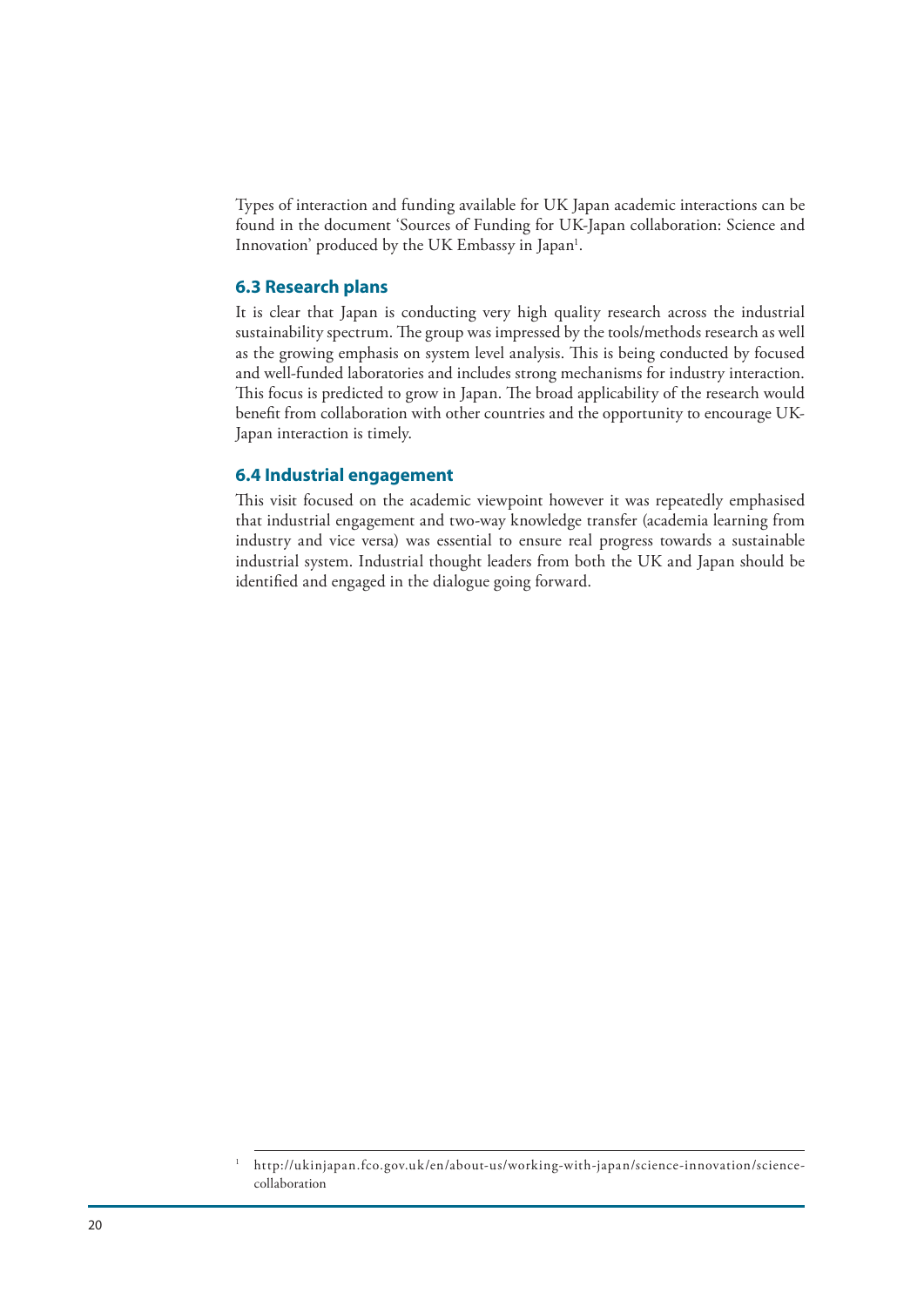# **7. Appendix**

#### **7.1 Delegation members and research links**

**Professor Sir Mike Gregory** – Head of the Institute for Manufacturing (IfM), University of Cambridge.

**Professor Stephen Evans** – Professor of Life Cycle Engineering, Cranfield University.

**Professor Shahin Rahimifard** – Professor of Sustainable Engineering, Loughborough University.

**Dr Derek Gillespie** – Portfolio Manager, Manufacturing Technologies and Engineering Design, Manufacturing the Future programme, Engineering and Physical Sciences Research Council.

**Dr Tim Short** – Senior Lecturer, Centre for Engineering Sustainability, University of Liverpool.

**Dr Jacquetta Lee** – Lecturer, Centre for Environmental Strategy, University of Surrey.

#### Rapporteur

**Dr David Morgan** – Embedded Researcher, Institute for Manufacturing, University of Cambridge.

#### **7.2 Records from workshop groups**

#### Workshop Group 1

**Discussion 1 -** What are the research needs that will help us to achieve a sustainable industrial system?

- Vision for sustainable industrial systems
- **Assessment**
- System perspectives
	- *Modelling of complex systems*

*Business models*

*Design methods*

*Equity*

**Discussion 2** - What are the promising topics for collaboration?

- Vision for sustainable industrial system (multiple countries)
- Visualisation and common language (including assessment and evaluation)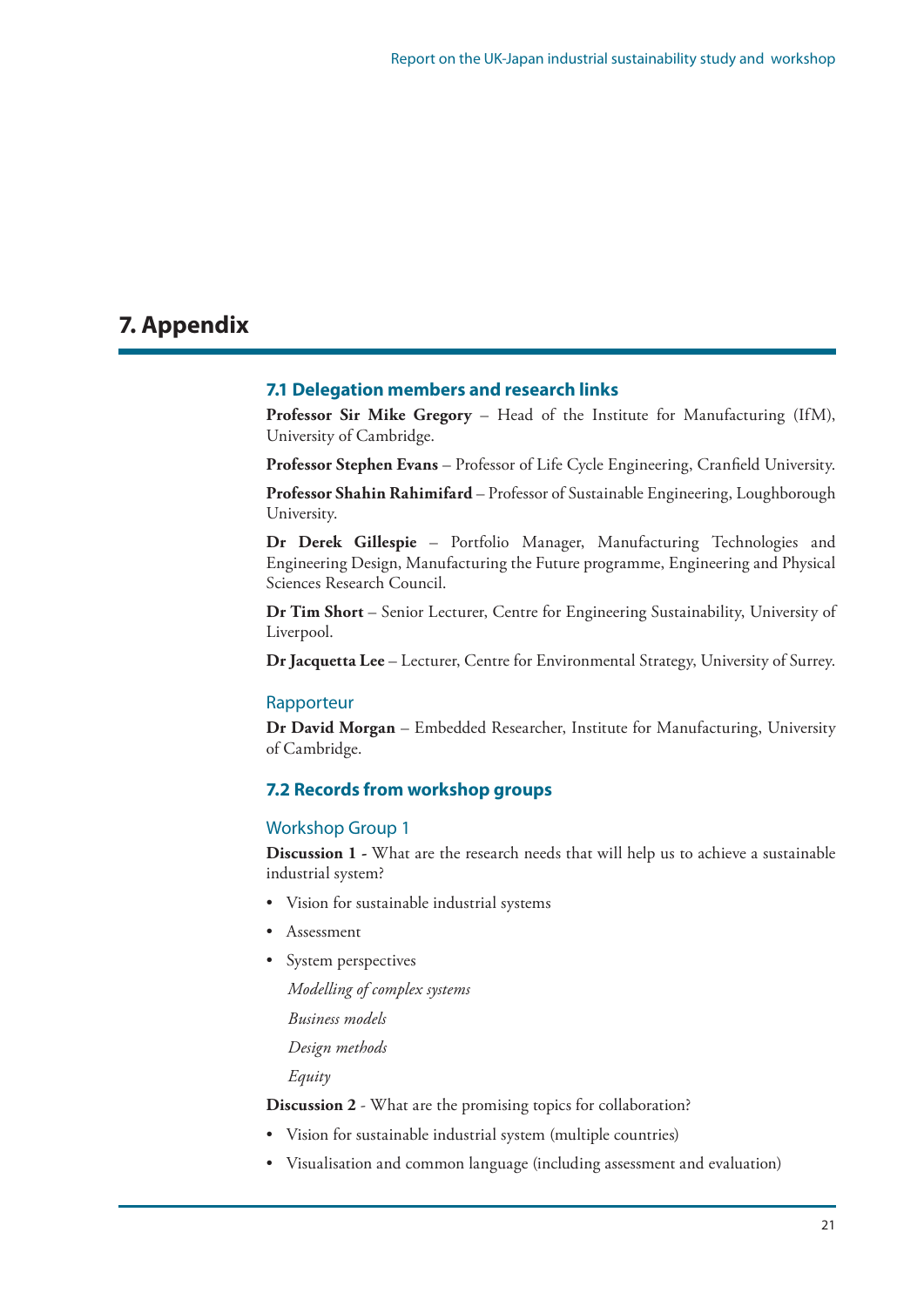- • Developing and developed countries equity (are they/can they be complementary).
- • Comparative analysis of factory performance/citizen lifestyle/business models/ behaviour/value/environmental performance
- • Case studies for decision making in difficult environmental situations
- • Policy development process and impacts
- Interest in learning about programme management of complex projects (e.g. Ecocities)

#### **Workshop Group 2**

**Discussion 1** - What are the research needs that will help us to achieve a sustainable industrial system?

- • Efficient use of resources
- Best methods for including in engineering education
- What are the system conditions for industrial sustainability

*Consumers*

*System tools*

*Key indicators implementable by industry*

*Regulation/legislation*

*Benefits to industry*

- Best methods of applying local technologies to solve global problems
- • Better understanding of relationship between international companies and technologies
- Better tools to understand negative impacts of manufacturing activities not just  $\mathrm{CO}_2$  emissions
- • Negative impact of product across supply chain
- Effects of negative impact on top down/bottom up approaches
- Improved production methods
- • Global view of total impact of product e.g. prices
- • Systematic approach to persuade companies that eco-products (when properly designed) are good for company and consumer
- Means of persuading consumers it's good for them
- • Understanding of product value to consumers
- How to communicate to consumer
- Body of evidence
- Recycle/re-use much easier more appropriate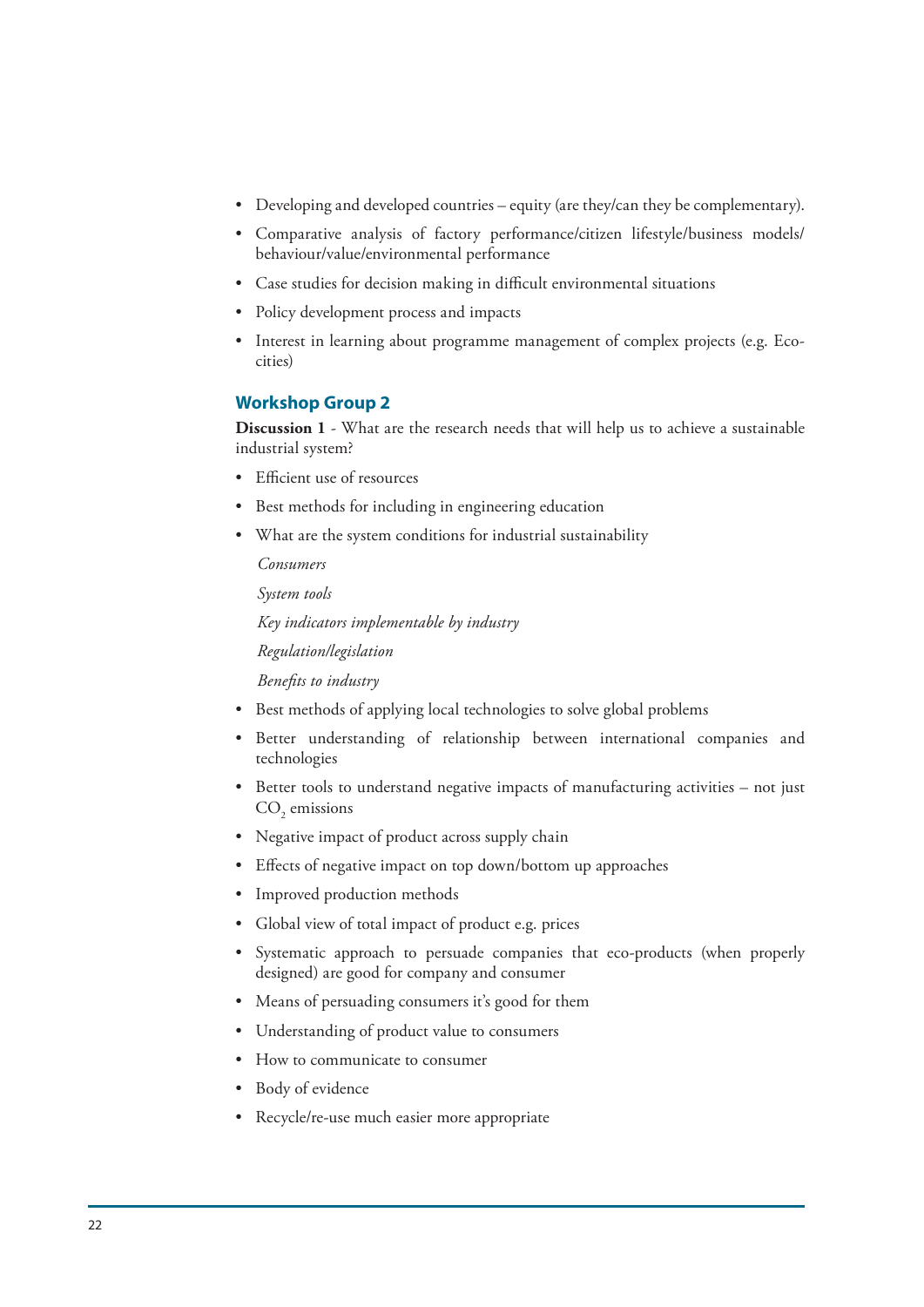**Discussion 2** - What are the promising topics for collaboration?

- Standardisation in support of eco-design and LCA
- Use of information systems to support eco-factories and eco-tools
- End-of-life engineering/optimisation/recycling
- • Education in sustainability
- Scenario planning: what is sustainability in 2020? 2050?
- Benefits of collaboration between UK and Japan

*Global funding opportunities Avoiding duplication of research Awareness of wider views Influencing policy/regulation*

#### **Workshop Group 3**

**Discussion 1** – What are the research needs that will help us to achieve a sustainable industrial system?

- • Definition of industrial sustainability industry which contributes to a stable society
- Restructuring of industry  $\rightarrow$  research is needed to support the transition to new types of network, bringing in different disciplines including social science
- Partnership-based activities government, industry and academia learning, sharing knowledge and experience
- Integration of quality management into design process
- Urban regeneration development
- • Grant design issues
- • Domestic vs regional vs international scale
- Methods of evaluating robustness and consistency of scenarios, (back casting vs forecasting) and the need for modelling to account for dynamic and complex interdependences

**Discussion 2** – What are the promising topics for collaboration?

- Two key types of collaboration identified common interests and complementary interests/skills
- International comparison

*Example case study - Recycling and the influence of WRAP in the UK*

• Needs an awareness of local differences, although many similarities between UK and Japan (e.g. both islands)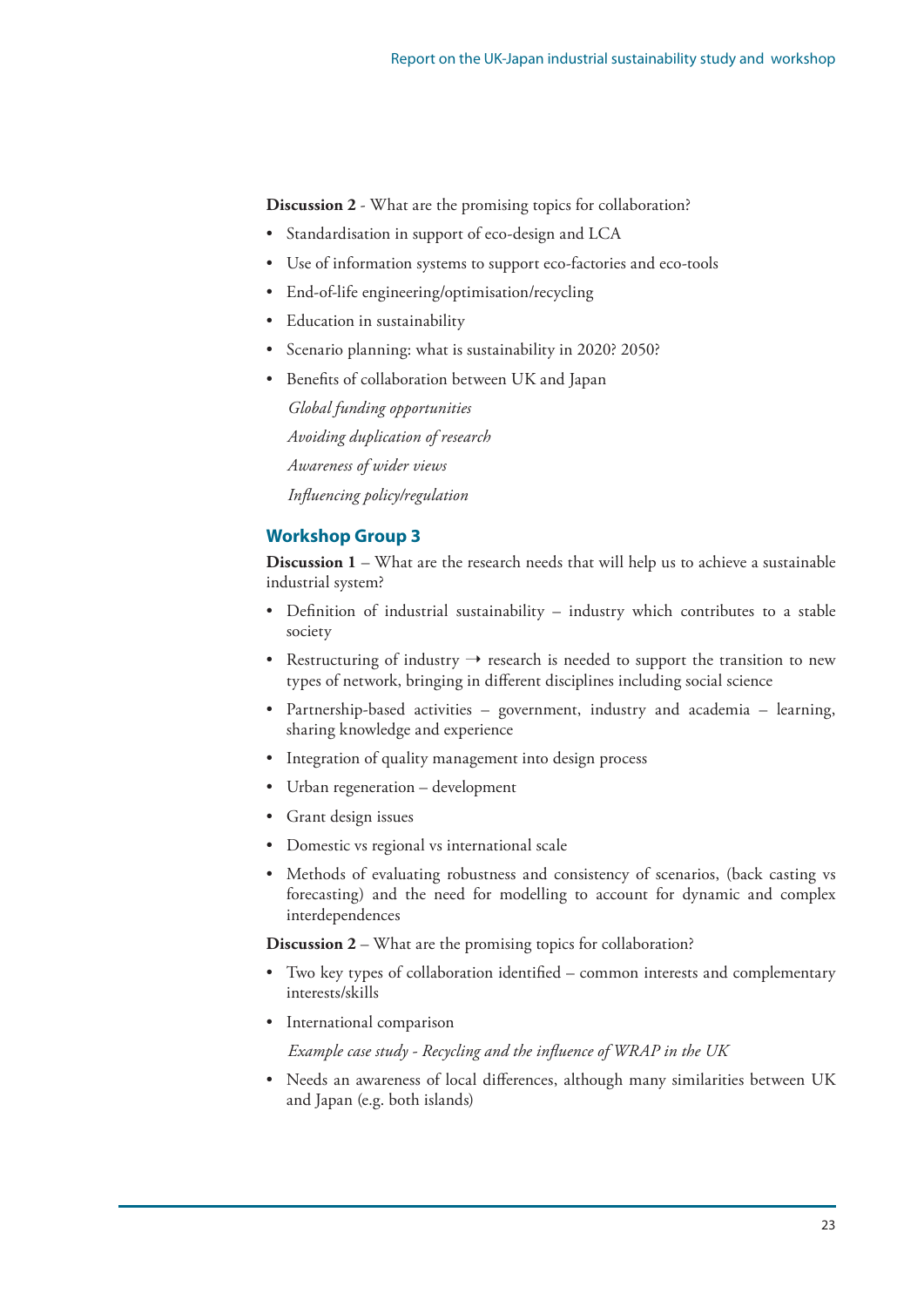• Further case study suggested on IT systems for public/private heath provision, and the application of pull flow systems in several kinds of industrial areas and nonmanufacturing applications:

*User role in innovation Continuous improvement*

*Just in time* 

#### **7.3 Glossary, acronyms and additional resources**

**NB** All weblinks live, checked as of April 2011.

**AIST** – **National Institute of Advanced Science and Technology**<sup>1</sup> .

**CSTP** – **Centre for Science and Technology Policy**<sup>2</sup> . Part of the cabinet office that reports to the Prime Minister and is responsible for developing science and technology policy – it describes itself as "the command center for Japan's integrated efforts to advance science and technology (S &T) in a comprehensive and well-planned manner<sup>3</sup>." It consults with both the Prime Minister and relevant agencies in order to set policy in the form of the Science and Technology Plan, which runs in five year cycles. In the third plan Monozukuri was one of the key focus areas.

**"**Monozukuri technology is more than just the development of technologies for manufacturing. One of the most important policy challenges is to maximise the added value by reaching the service and information technology industries. Technologies for minimal-resource, energy saving and manufacturing of high-quality products that can withstand the rigors of the consumer market have been the Japan's advantages. By boosting such technological strengths furthermore, the CSTP will seek to make Japan the world leader in Monozukuri." Text from CSTP Brochure, 2007/8 page 7<sup>4</sup>.

The 4th Science and Technology Plan begins in fiscal year 2011.

**CEE** – **Collaborative Centre for Research in Energy Engineering**<sup>5</sup>, part of the University of Tokyo.

"Energy and environmental technologies are expected to have important roles ensuring energy security under conditions of tight supply and demand as well as the requirement for reductions of  $\mathrm{CO}_2$  emissions to help prevent global warming.

On July 3, 2007, the Energy-Related Research Network was established at the University of Tokyo to organise cross-departmental activities, including those of humanities and social scientists, in energy-related education and research. The Collaborative Research Center for Energy Engineering was also established to develop innovative technologies that will be essential for solving energy and environmental issues<sup>5</sup>." Professor, Atsushi Tsutsumi; Director of CEE.

**Eco-efficiency**. Knowledge and tools that can be used to help manufacturers create

<sup>1</sup> http://www.aist.go.jp/index\_en.html

<sup>2</sup> http://www8.cao.go.jp/cstp/english/index.html

<sup>3</sup> http://www8.cao.go.jp/cstp/english/panhu/introduction.pdf

<sup>4</sup> http://www8.cao.go.jp/cstp/english/panhu/7.pdf

<sup>5</sup> http://www.energy.iis.u-tokyo.ac.jp/english/e\_aims.html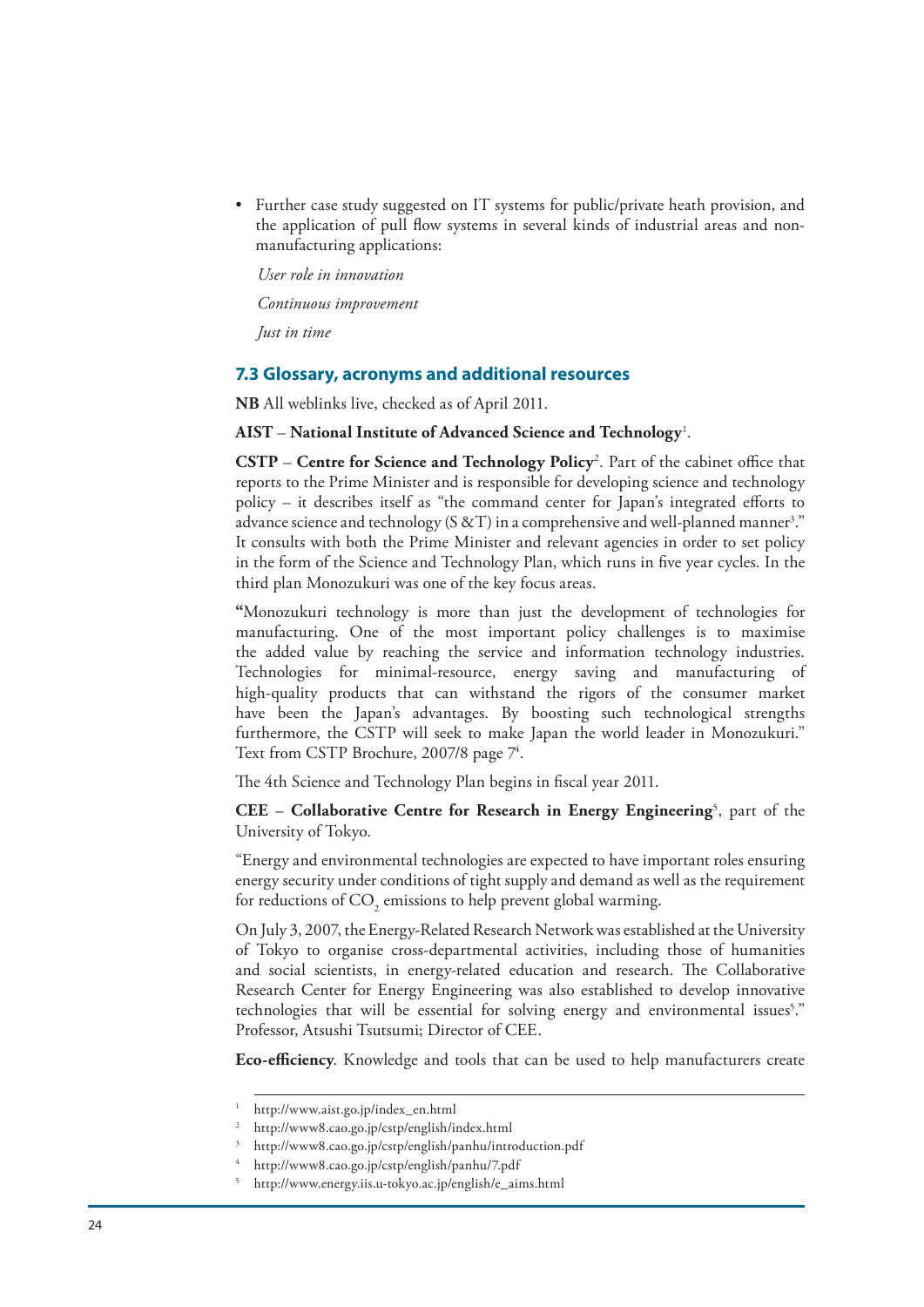more value with improve manufacturers' environmental performance without significant changes to product, process or equipment.

**Eco-factory**. Increasing added value and improving production capability and responsiveness. Decreasing the consumption of natural resources and using waste from one process as the input to another.

**EAJ – Engineering Academy of Japan**. <sup>6</sup> A not-for-profit, non-governmental organisation for public services. It has been formed to contribute to the general advancement of engineering and technological sciences in Japan by members in leading positions with outstanding achievements and extensive knowledge in these and closely related fields.

**Greenwash**. The use or promotion of green issues by a party when there is little substance to back up claims, or little relevance to the issues which they are claiming to address.

**IGES – Institute for Global Environmental Studies**. 7 Publications can be found at www.iges.or.jp/en/pub/index.html and information on their global network at www. iges.or.jp/en/network/index.html. Work on sustainable consumption and production can be found at www.iges.or.jp/en/wmr/index.html, with a substantial white paper on the subject at http://enviroscope.iges.or.jp/modules/envirolib/upload/2801/attach/ fulltext\_whitepaper3\_e.pdf.

**JST – Japan Science and Technology Agency**. JST's mission is to promote science and technology which will "create new values and lead to the future, in order to advance the national welfare and prosperity<sup>8</sup>". As declared in part III of it's vision, JST aims:

"To advance science and technology for sustainable development, while playing a role in Japan's leadership in the S&T field in the face of global society."

It also states it has a role in supporting international research and exchanges, organised at government department, agency and research levels. JST has regional offices in Paris, Singapore, Washington and Beijing.

Relevant JST documents and resources in the area of sustainability include:

JST Center for Low Carbon Society Strategy<sup>9</sup>

JST activities towards Low Carbon Society<sup>10</sup>

Technology Research Partnership for Sustainable Development (SATREPS)<sup>11</sup>

Advanced Low Carbon Technology Research and Development Programme<sup>12</sup>

Green Innovation – JST Symposium and report<sup>13</sup>

Information on researcher exchange and research support can be found here: www.jst.go.jp/EN/menu4/01.html

<sup>6</sup> http://www.eaj.or.jp/index-e.html

<sup>7</sup> http://www.iges.or.jp/en/index.html

<sup>8</sup> http://www.jst.go.jp/EN/about/index.html

<sup>9</sup> http://www.jst-lcs.jp/en/index.html

 $10$  http://www.jst.go.jp/pr/img/gisympo2010/presentationFile\_10.pdf

<sup>&</sup>lt;sup>11</sup> http://www.jst.go.jp/global/english/about.html

<sup>&</sup>lt;sup>12</sup> http://www.jst.go.jp/alca/en/

<sup>13</sup> http://www.jst.go.jp/pr/gisympo2010e.html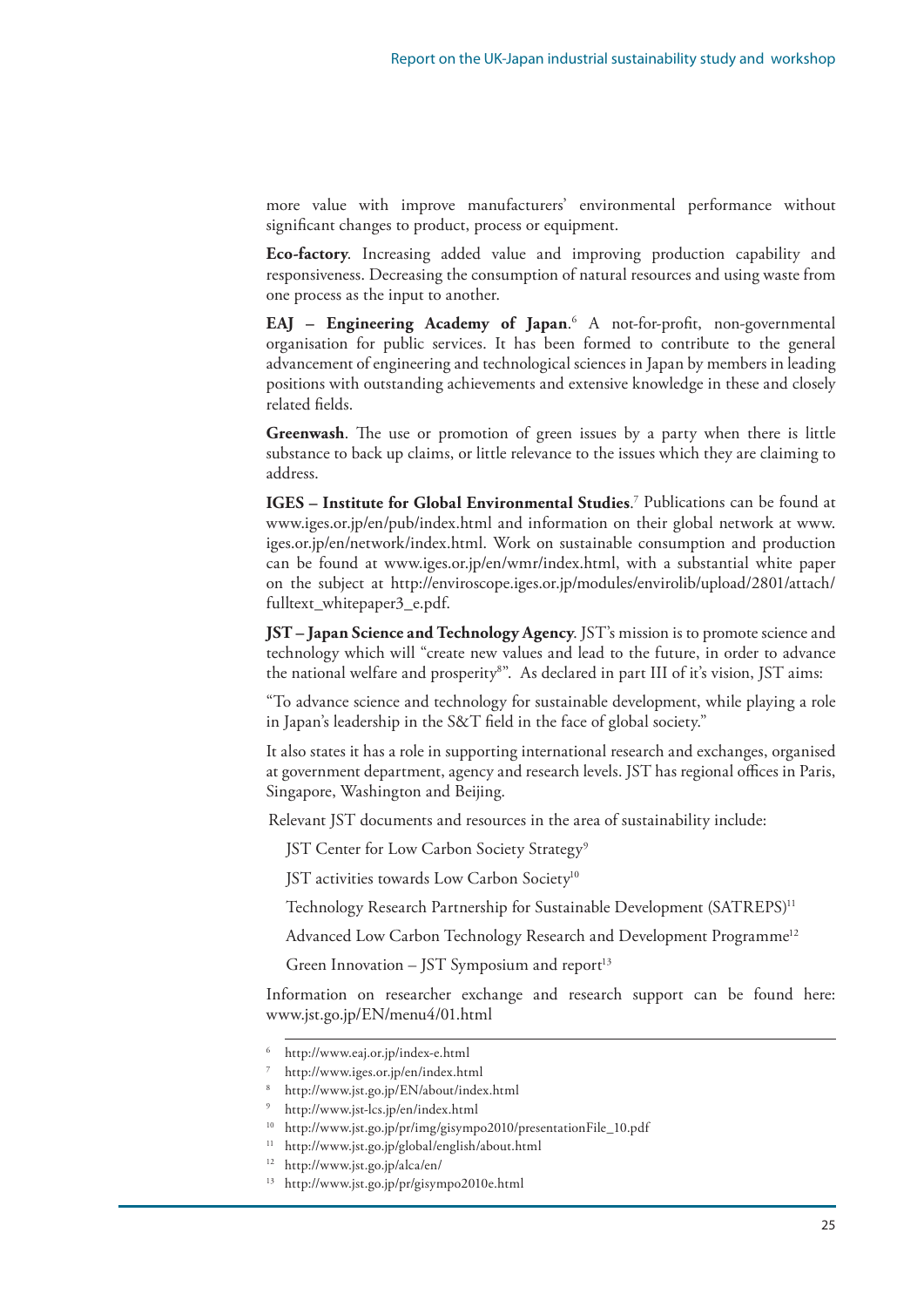Research highlights can be found in the JST highlights booklet<sup>14</sup>.

**JSPS – The Japan Society for the Promotion of Science15**.

**METI** – Ministry of Economy, Trade and Industry<sup>16</sup>. The ministry has one major research institute, the National Institute of Advanced Industrial Science and Technology. (O'Sullivan 2011).

**MEXT – Ministry of Education, Culture Sport, Science and Technology17**. MEXT is the primary funder of university-based manufacturing-related research, primarily through JST and JSPS. (O'Sullivan, 2011).

**Monozukuri (or Monodzukuri)**. In Japanese the words mean mono (thing) and (zukuri) the process of making things. The direct translation however does not however cover the full meaning. The word is associated with the desire to craft excellent products and an ability and pride in constantly striving to improve production systems, processes and craftsmanship (O'Sullivan 2011).

NEDO – New Energy and Industrial Technology Development Organisation<sup>18</sup>. Supports R&D for industrial energy and environmental technologies. NEDO has a dual mission to enhance Japan's industrial competitiveness and address key energy and global environmental challenges. NEDO's budget for it's industrial technology development activities is around £1 Billion. (O'Sullivan, 2011).

**Sustainable manufacturing**. The term sustainable manufacturing<sup>19</sup> was used in two senses during the trip by the hosts. In one sense it reflected the role of manufacturing in the move to a less resource-intensive, more equitable society. The second meaning referred to the longevity of manufacturing industries, addressing concerns regarding the ageing society, loss of skills and other competitive pressures. Although the terminology involved in discussing industrial sustainability differed (with sustainable manufacturing appearing as a key theme), the underlying challenges identified across many of the visits were common. The distinction is elaborated on by Nakano (2010).

**TSB – Technology Strategy Board<sup>20</sup>.** The UK's national innovation agency. Their goal is to accelerate economic growth by stimulating and supporting business–led innovation.

**WRAP – Waste Resources and Action Programme21**. UK government-funded body responsible for resource efficiency efforts in the UK. WRAP acts as a coordinator across government, retailers, manufacturers and recyclers in order to help stimulate progress in resource efficiency and make a "measurable difference to the way the UK uses and thinks about resources."

#### **References**

- <sup>14</sup> http://www.jst.go.jp/EN/flashbook/index.html
- <sup>15</sup> http://www.jsps.go.jp/english/
- <sup>16</sup> http://www.meti.go.jp/english/index.html
- <sup>17</sup> http://www.mext.go.jp/english/
- <sup>18</sup> http://www.nedo.go.jp/english/index.html
- <sup>19</sup> Sustainability was used at various points in conjunction with Manufacturing, Industry, Systems or Development.
- 20 http://www.innovateuk.org/
- <sup>21</sup> http://www.wrap.org.uk/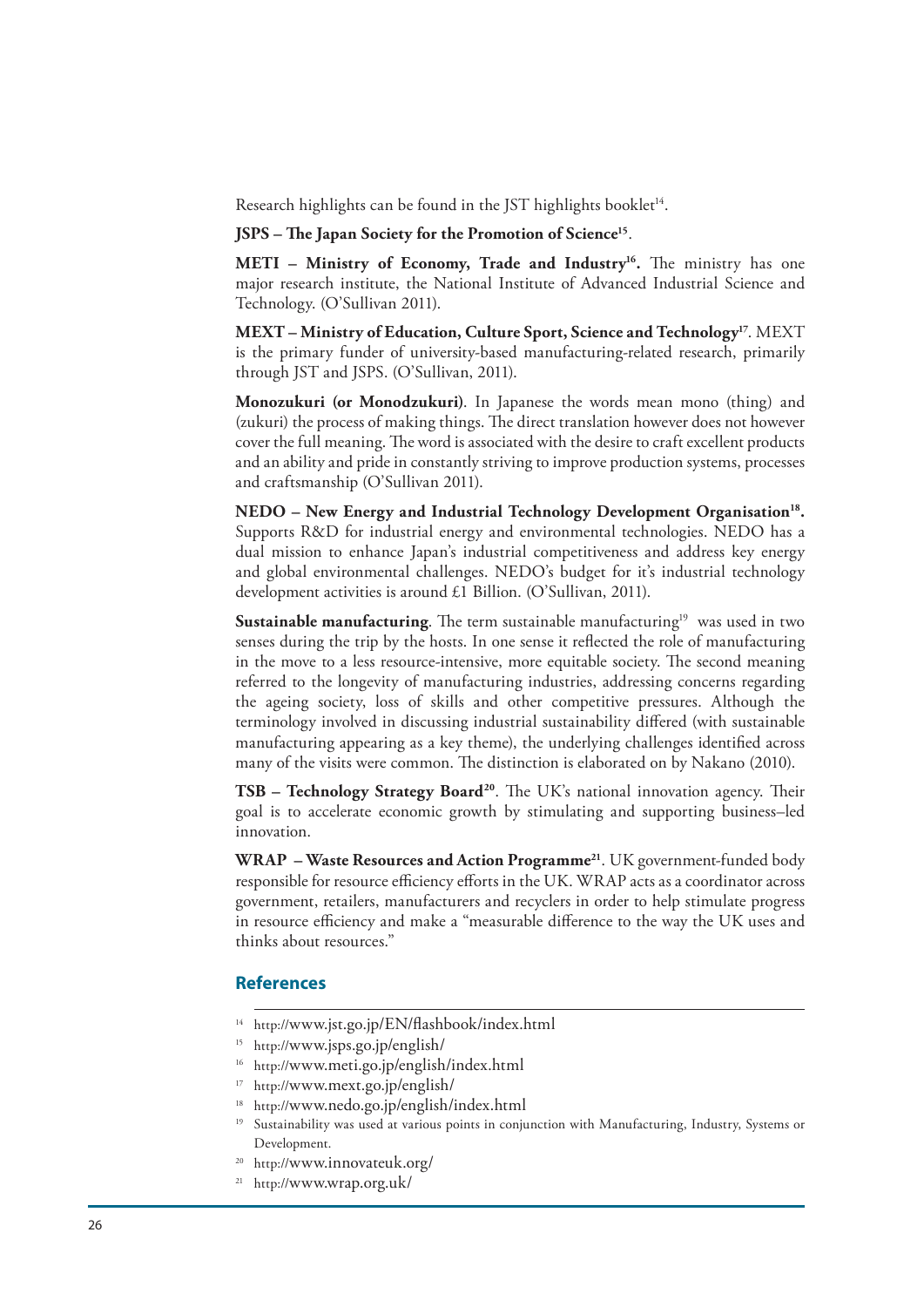**IPCC**, 2007. Solomon, S., D. Qin, M. Manning, Z. Chen, M. Marquis, K.B. Averyt, M. Tignor and H.L. Miller (eds.), Contribution of Working Group I to the Fourth Assessment Report of the Intergovernmental Panel on Climate Change, 2007, Cambridge University Press, Cambridge, United Kingdom and New York, NY, USA. http://www.ipcc.ch/publications\_and\_data/ar4/wg1/en/contents.html

**Brundtland, G.H. (et al.)** 1987, Our Common Future, Report of the World Commission on Environment and Development, (http://worldinbalance.net/intagreements/1987-brundtland.php)

**Gerst, M.D. & Graedel, T.** 2008. In-Use Stocks of Metals: Status and Implications, Environmental Science & Technology 42 (19) 7038-7045

**Guthrie P.** (Chairman) et al (2010) Global Water Security – an engineering perspective. The Royal Academy of Engineering ISBN 1-903496-55-1 Available on-line at: www.raeng.org.uk/gws

**Mackay, D.J.C.** 2008. Sustainable Energy - Without the Hot Air, UIT, ISBN-10: 0954452933

**Nakano, M. Sato, S & Arai, E.** "Collaborative Design Supporting System for Manufacturing Systems", Japan Society of Mechanical Engineering (JSME) International Journal, Series C., Vol.45, No.2, pp.575-580, 2002

**Nakano, M.,** 2010. A Conceptual Framework for Sustainable Manufacturing by Focusing on Risks in Supply Chain, APMS 2009, IFIP AICT 338, pp. 160–167, 2010

**O'Sullivan, E.** 2011, A review of International Approaches to Manufacturing Research, EPSRC Report.

**RE-KTN**, 2008. Material security – ensuring resource availability for the UK economy, Resource Efficiency Knowledge Transfer Network, Chester, UK, March 2008. ISBN: 978-1- 906237-03-5

**Rockström et al**, Nature 461, 472-475 (published online 24 September 2009), doi:10.1038/461472a